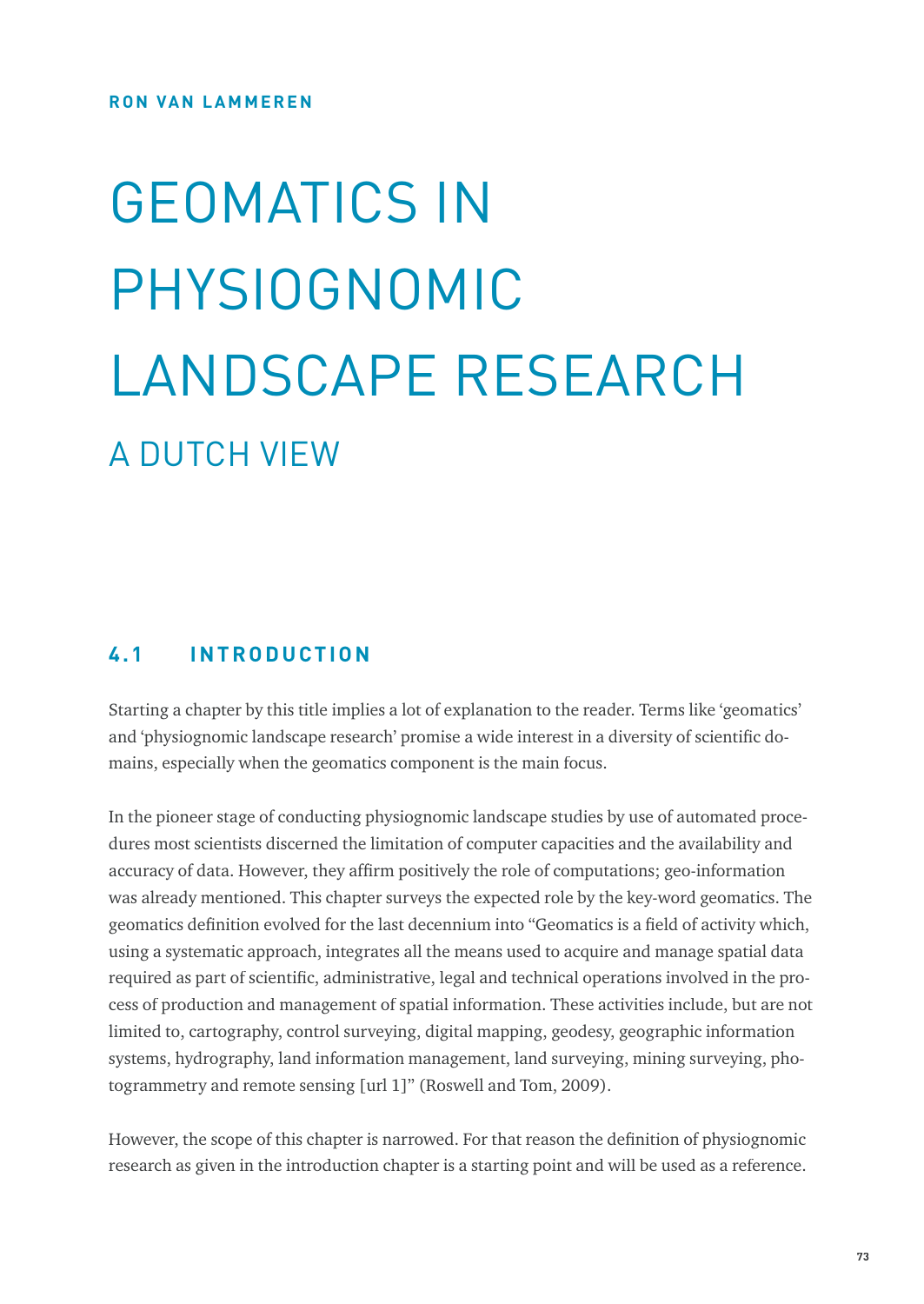The geomatics definition from the Dutch perspective is given. Followed by a stepwise description of the geomatic items: *geodata*, *geodata processing* and *geodata visualisation*. Afterwards, geomatics and physiognomic landscape research will be linked again twice, firstly, from the geomatics perspective, and secondly, from the physiognomic landscape perspective. The final section concludes the relation between both domains and sets an outlook. However, the chapter is greatly based on the experiences in the Netherlands, but references will be made to an international setting.

# **4.2 GEOMATICS – AN EXPANDING DOMAIN**

The current ISO definition of geomatics shows that the original focus on spatial information/ geodata "a technology and service sector focusing on the acquisition, storage, analysis and management of geographically referenced information for improved decision-making" (Canadian Council of Land Surveyors, 2000) has been changed in favour of management and decision-making by integration and systematic approach items. Besides, ISO uses geomatics and geographic information science as synonyms.

A Dutch textbook on Geographic Information Systems and Spatial research (Hendriks and Ottens, 1997) presents Geomatics as the domain that integrates modelling on the levels of conceptual and logical representation of the spatial reality by developing geo-information methodologies and theory. The analysis of conceptual and logical models, as well as their relations of interest of different application domains, fuels these developments (Molenaar, 1997).

As we may understand from the more recent definitions, and notice from the reported inventions and developments (Fisher, 2006), the domain has dramatically changed and is still changing since the early days of Canadian GIS, CGIS [url 2], as did, and does, this sector in the Netherlands (Bregt and Van Lammeren, 2000). All these changes have an impact on the Dutch physiognomic landscape studies.

# **4.2.1 Data sources**

In the relation with physiognomic landscape research the acquisition of geodata is still of primary importance, because the nature of the input datasets the scope of the analysis outcome. For that reason, first an overview of present data of interest is shown. Second to that, the ways to visualise the input and derived data needs a thorough look, after all we are dealing with the visible landscape. Finally, the (automated) functions to analyze these geodata needs will be exploited.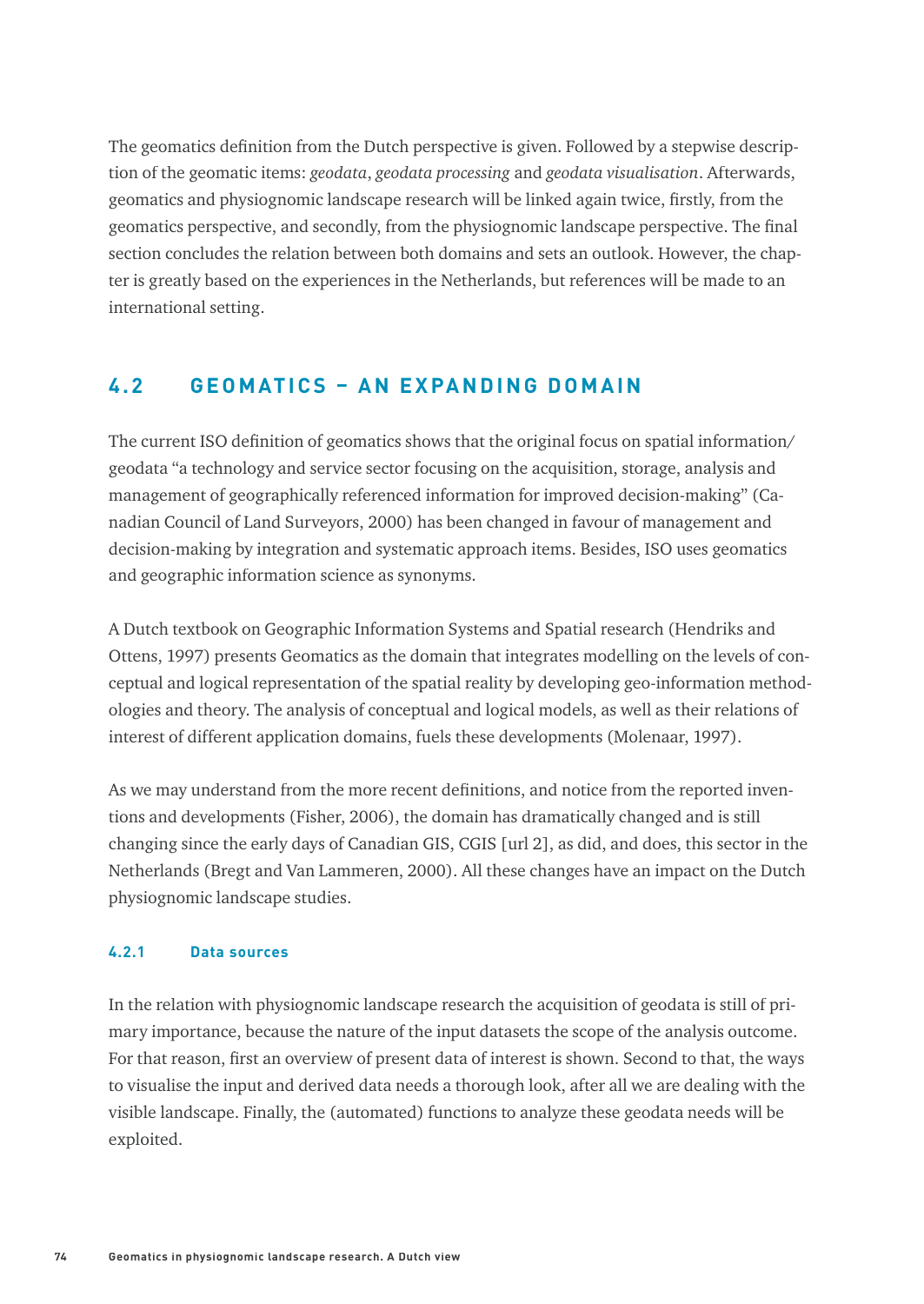



A geomatics-time line (figure 1), which shows awareness of reported evolutions and is partly influenced by the GIS timeline [url 3], gives an overview of the change in available geodata.

Looking at the acquisition of geodata it is obvious that from the study of De Veer and Burrough (1978) and in line with the CGIS setup, the first geodatasets were manually made by a procedure that was very similar to the raster approach as used for physiognomic landscape research. This rasterising way of getting geodata was based on the definition of a variable (for example 'space-mass difference'), the spatial extent and a spatial resolution (the raster-cell size). Via a physical overlay of a pellucid paper, with a drawn raster on it, over a hard copy map ("don't forget the fiducial marks!"), per raster cell a value related to the variable was written down.

# **4.2.2 Data availability**

The introduction of vector-based geodata started as early as the raster approach originated by the work of Sutherland (2003). However, in contrary to CGIS it took a while before it strongly pushed, in a more practical sense, data developments in Computer Aided Design, and as originally developed. However, in the Netherlands, the role of vector geodata was serious from 1987 onwards, when the first versions of GeoPakket in relation to SiCAD (in 1987) and ArcInfo (in 1983) were introduced in the offices of the Dutch Administrations. Since that moment the map series of the Dutch Topographical Service of the Land Registry (*Topografische Dienst Kadaster*) began to become available as geodata (Top10Vec). Also, the early satellite images gave a boost to geodata in the early 80's, by Landsat-TM images [url 4].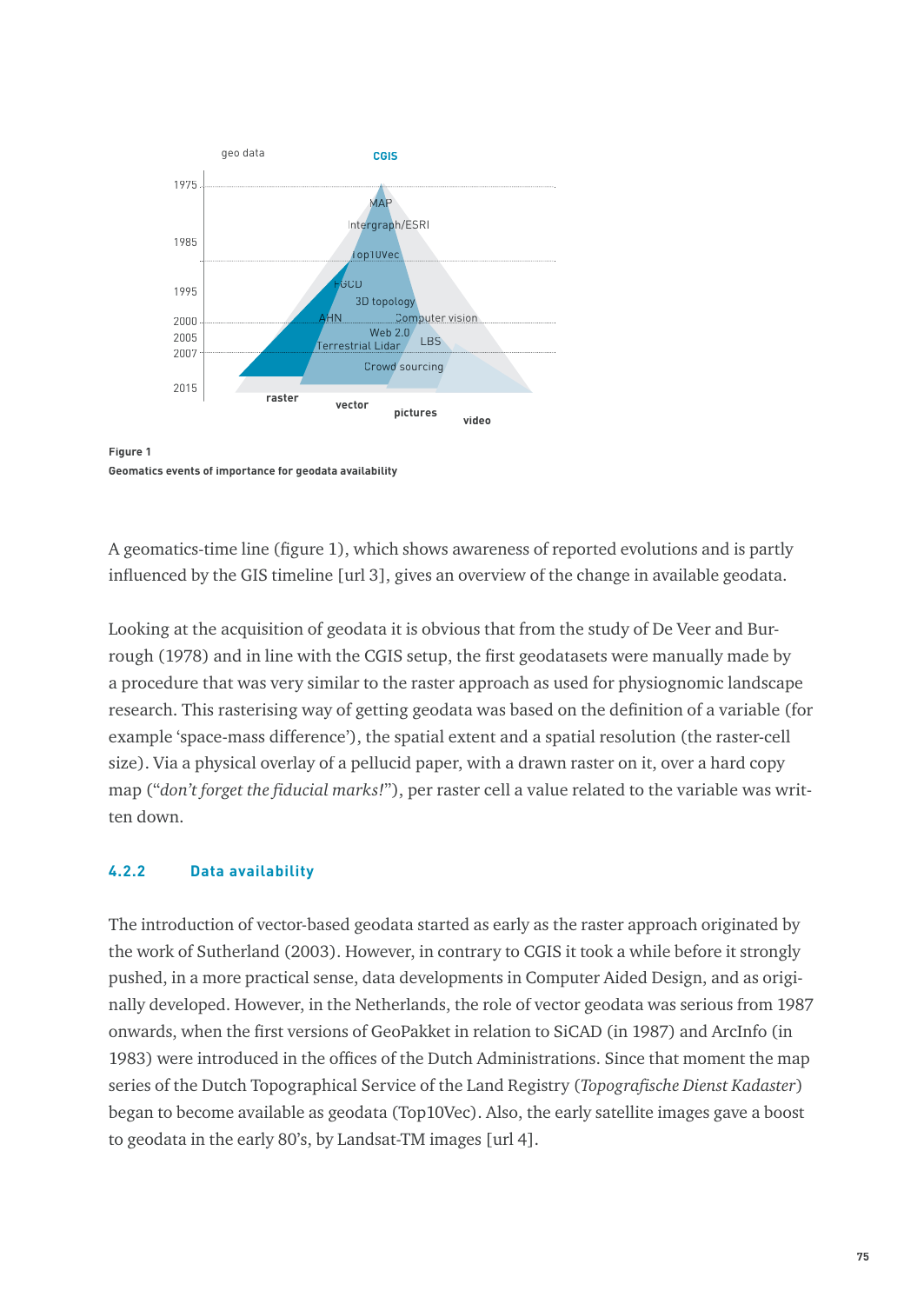Since the well-known Geodata Act of the Clinton government (FGDC, 1994 [url 5]) the interest in authorised geodata became globally a serious item. In the Dutch Ministries in cooperation with their departments, like Dutch Topographical Service of the Land Registry and Census offices, started rapidly to develop standardised geodatasets of national concern, that gradually replaced the hard copy maps. The last hard copy topographic map series of the Netherlands, scale 1:50,000, dated from 1984 [url 6]. Besides the description of position based data was no longer a primarily a real map case, but instead geodata many organisational aspects change gradually. For example, the latest, 2008, Dutch Act on landscape planning demands the use of geodatasets in the procedure of creating and deciding upon municipality zoning plans (by January 2010, [url 7]).

Driven by the EU Inspire initiative (2009, Annexes) more of these enactments will follow. The guiding role of the Inspire Annexes is interesting in the case of physiognomic studies. What type of geodata has been described, and, may support such studies?

As soon as the airborne Lidar technology was available, the Dutch Ministry of Public Works (*Ministerie van Verkeer en Waterstaat*) started a campaign with this technology, to map, during the period 1997-2003, the elevation of the Dutch land area. This 'actual state of the Dutch land elevation' (*Actueel Hoogtebestand Nederland (AHN-1)*), was the first highresolution digital elevation dataset [url 8]. The national authorities of Europe are encouraged by the European Inspire directive [url 9], which defined 34 spatial themes to develop geodatasets for. A closer look at the appendixes that describe these themes shows that the majority of the themes are about orthogonal two-dimensional geo-referenced (2D) geodata. However, many new developments with respect to CAD and 3D visualisation have been initiated to capture and deliver three-dimensional geo-referenced (3D) geodata. Experiments in these directions are on-going and are most promising (Xu et al, 2010; Döner et al 2010). Yet,

### **Figure 2 Point cloud that represents a forest stand (by Van Leeuwen, 2010)**

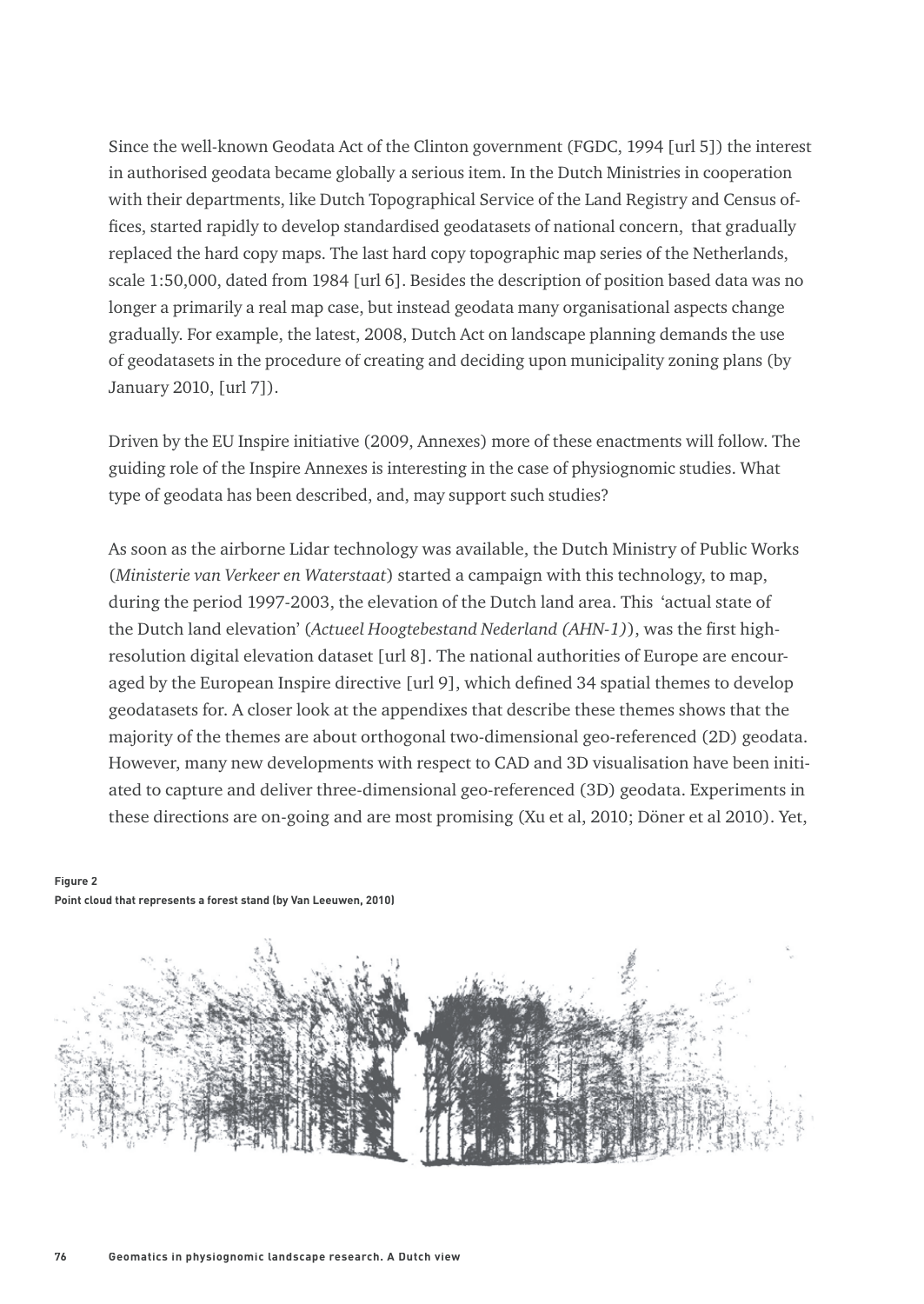the debate on feasible data structures and flawless topology rules is still on. Especially in relation to the (combination of) airborne and terrestrial Lidar (Tang et al, 2008; van Leeuwen, 2010), 3D referenced data will offer more geometric details of real world phenomena, which may suit physiognomic landscape studies. Currently, the translation from point clouds, the measured points of reflection, into 3D objects for landscape visualisation remains challenging (figure 2).

# **4.2.3 Occasional geographic data**

The Internet, on the other hand, has gradually become the main source of data. Wherrett (2000) presented the Internet as a medium to send out questionnaires in relation to landscape perception studies. Particularly the concept of participation and interaction by the Internet, as promoted by the concept Web 2.0 [10], has brought forward many Internet communities who store and share data. Mobile phones and digital cameras make it possible to geotag all data types ranging from mobile messages to photographs and videos, and once done, these data objects can be easily tracked by location based services (lbs)(Raper, 2007).

Successively applications like Flickr [url 11], Panoramio [url 12], Locr [url 13], Google Earth [url 14] and Bing [url 15] offer the many dedicated volunteers to geotag their photographs and put these on the Internet. The huge amounts of photographs do offer a great 'crowd source' of data that may be of use for physiognomic landscape studies (Jones et al., 2008). Of interest with these photographs is the variety of perspective projections. Sometimes orthogonally projected photographs are available.

One data type that is not mentioned in the time line is the set of 3D rasters, based on volume image elements, and mostly called voxels. Though it started as a promising development in a GIS setting (Marschallinger, 1996), the interest seems to have faded out. However, in some geological and geomorphologic studies the data type as such is still in use (Clevis et al., 2006), as in some remote sensing studies. Computer gaming and medical studies, like CT-scan analysis, still favour these data types [url16].

# **4.2.4 Trend watch**

With respect to the previous sketch of the geomatics development it is obvious that the variety of available and accessible digital geodata has increased dramatically. This variety does offer many options to be used in physiognomic landscape studies (figure 3). Yet, drawbacks still exist. Geodata can be 2D or 3D referenced and the reference systems can vary. The VGI datasets may be biased. An Internet search for photographs of the *Eiffel tower* (keywords in English, German and Dutch) on July 26th 2010 showed 1,550,000, 256,000 and 24,400 photographs respective-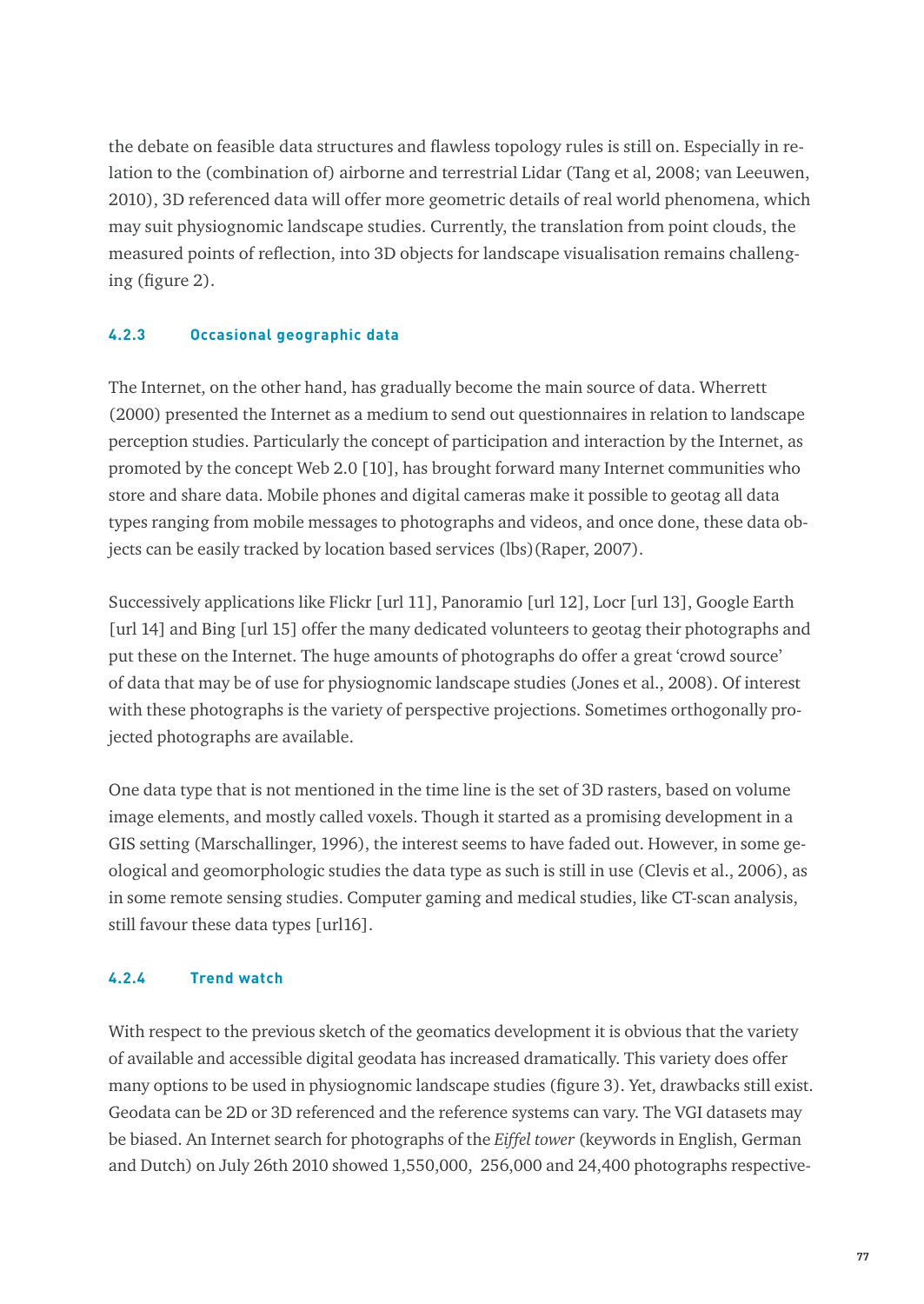

**Available data types for physiognomic landscape studies**

ly. For the *Hoge Veluwe*, a Dutch National Park, the total of available photographs was 65,300. In any case not all datasets are accessible due to commercial or privacy reasons.

The role of all previously mentioned data types is to describe current, recent past and present states of the visible landscape and as such it could be useful.

It seems that rarely geodata is produced for the function of physiognomic landscape research. Consequently available data is not always optimal, and needs to be transformed or interpreted before it can be used in this kind of research.

# **4.3 TWO OR THREE DIMENSIONAL GEODATA**

The subject of physiognomic studies has been defined before as 'the visible landscape'. Visibility in this case meant from the human's eye perspective. As Mark (1999) explained, geodata is merely a representation of the things that exist and represent, in our case, the 'visible landscape'. Comparable with his approach in this text (Mark, 1999), the words 'phenomena' and 'entities' point at the things that exist. The words 'objects', 'features' and associated words like 'attributes' and 'values' refer to the representations of phenomena and entities in the formal system of the digital world.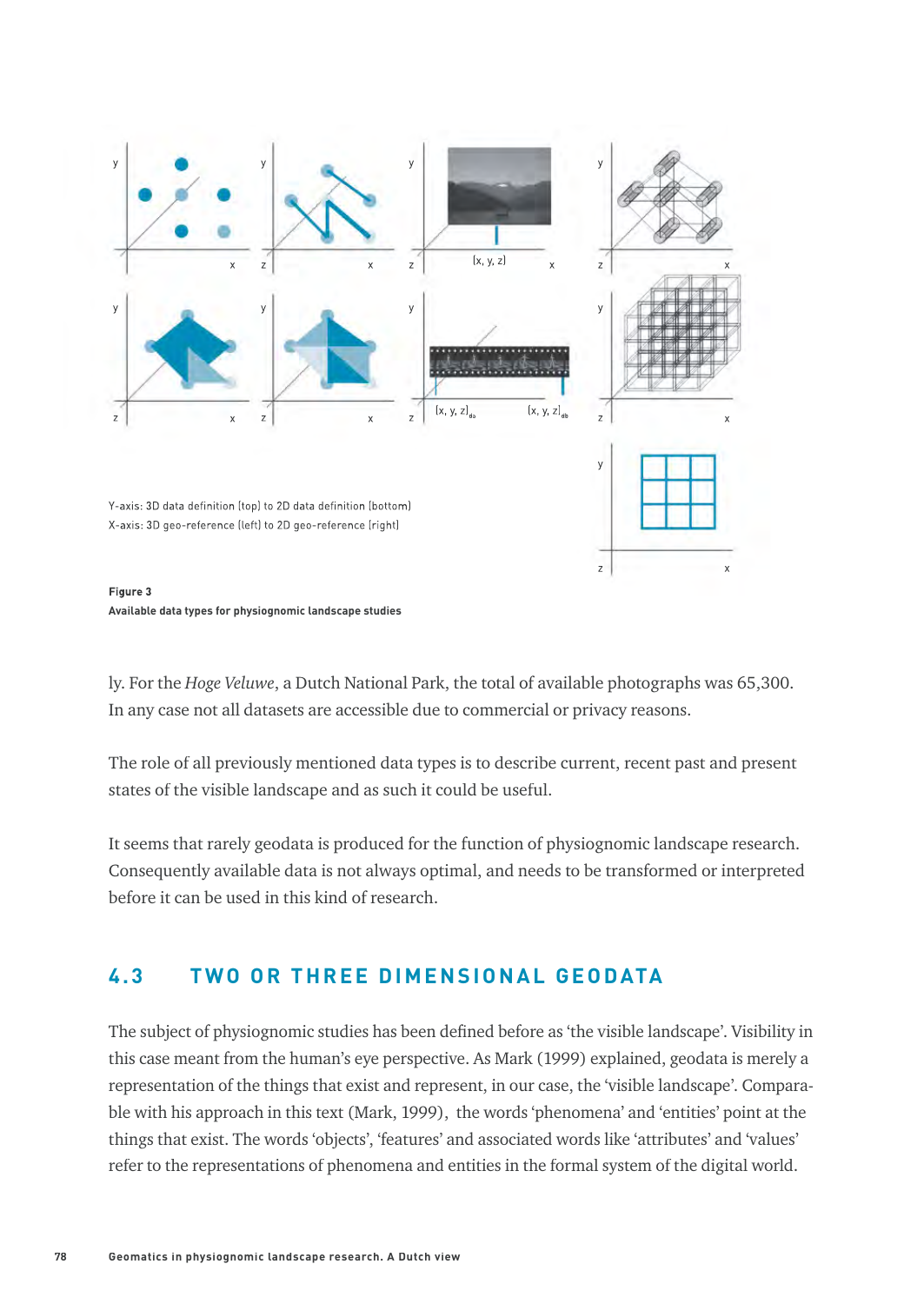# **4.3.1 Digital landscape model attributes**

The representation of the visible landscape phenomena and entities includes minimally a topographic surface. The surface represents the continuous phenomena elevation. This surface however may include more delineated features like pits, tops, ridges, edges, faults and stream patterns. This representation is known as a *digital elevation model* (DEM). However such a DEM is not a representation of the visible landscape. Man-made entities like buildings, roads, canals, plantings, as well as natural vegetation, have to be clearly represented as well. Gathering and adding these definable delineated objects to the DEM will generate finally a *landscape object model* (LOM) or *digital landscape model* (DLM). Such models may be understood as the representation of the visible landscape (figure 4). Wassink (1999) labelled the visible landscape by the nowadays old fashioned annotation 'landscape as a whole'. This label originated from a more static and fixed physiognomic landscape approach.

The different types of geodata, as presented in the second paragraph, could support the representation of the visible landscape in many ways. The 2D or 3D referenced geodata (raster and vector) could offer, for example after an interpolation process, a DEM coverage of a certain geographical extent [url17]. For example in a 2D geo-referenced setting the terrain layer (of figure 4) can be represented via surface, vector or raster definition. Besides the terrain layer, the volume layer (of figure 4) can also be generated in this way. In a 3D geo-referenced setting the terrain layer as well as the volume layer can be constructed by a 3D geometry and topology of morphologic objects. By adding 2D and 3D referenced objects, like representations of build-



**Figure 4 A visible landscape representation (source: Wassink, 1999)**  On bottom the DEM (terrain layer). Successive layers like network (line and area objects) and volume layer (3D objects) put forward a DLM (on top)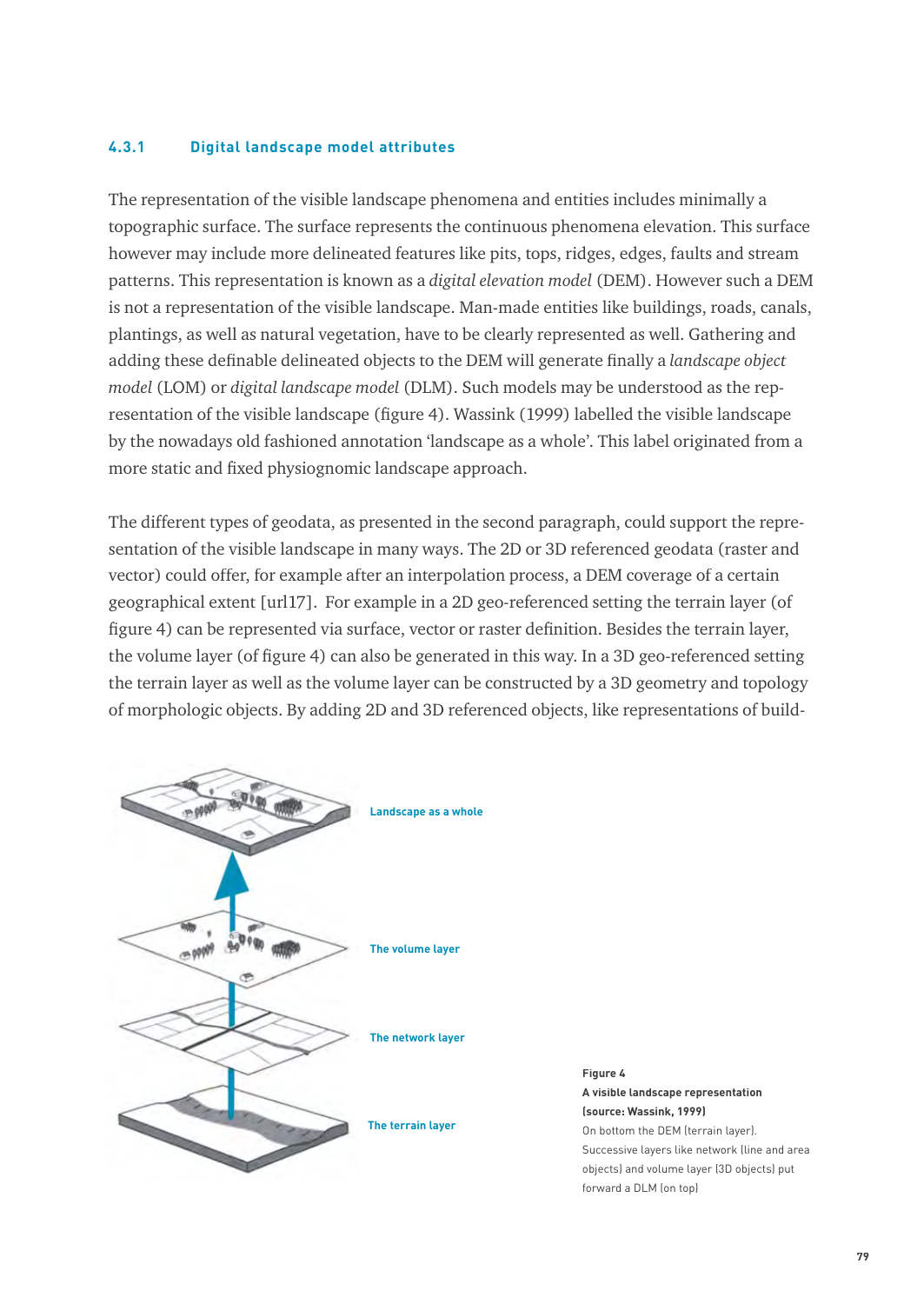ings, trees and other artifacts, a DLM will be created out of the DEM. For example a 2D georeferenced elevation dataset, like the Dutch AHN, can be supported by a selection of vertically extruded 2D objects to generate a DLM out of a DEM as presented in figure 6.

If a 'complete' DEM or DLM coverage doesn't exist then many other software functions are available to create these models by a number of processing steps.

In many visible landscape studies in which a DLM is used, the spatial resolution or precision of the model that suits the study is problematic. Many studies refer to this item as a scale issue. However, this item deals, in fact, with the geometric precision and accuracy of the point, line, area and volume features defined in a vector structure, and the granularity of the raster cells and voxels. As well as the geodata representations of the terrain layer, the network layer and volume layer are also problematic, as the relations between these layers is still under exposed. Currently, it looks like the only solution to tackle this issue seems to be additional data sampling and adding ancillary geodata.

Photographs have a number of attributes that are implicitly related to the image. These graphic attributes like colour hue, colour saturation (grey value) and colour brightness are related to the smallest feature of a photograph, the image element (pixel). The combination of such pixels offers patterns and structures. These patterns and structures are cognitively understood by humans. In the domain of computer vision researchers try to mimic algorithmically these facilities of the human brain (Szeliski, 2010). Videos also have the same basic implicit variables per frame (Zhou, 2010), as a video consists out of series of related stills (scene) and series of scenes (video narrative).

Geodata however consists mostly of geometrically well-defined features like points, lines, polygons, volume objects (vectors) and raster cells or voxels. One or many thematic variables can be linked to these features to explain the meaning of the features in terms of characters and numbers. The values, the range of numbers and characters, of the attribute domains are constrained by a measurement scales (Gibson et al., 2000; Open GeoSpatial Consortium inc. [url 18]). In landscape physiognomic studies these graphic and thematic variables fulfil an important role.

## **4.3.2 Digital landscape model visualisation**

The previously introduced DLM has many digital expressions. The visualisation of such DLM expressions is the most important interface to discuss landscape physiognomy in most studies.

Geovisualisation has to be understood as defined by Dykes et al. (2005): "Geovisualisation can be described as a loosely bounded domain that addresses the visual exploration, analysis,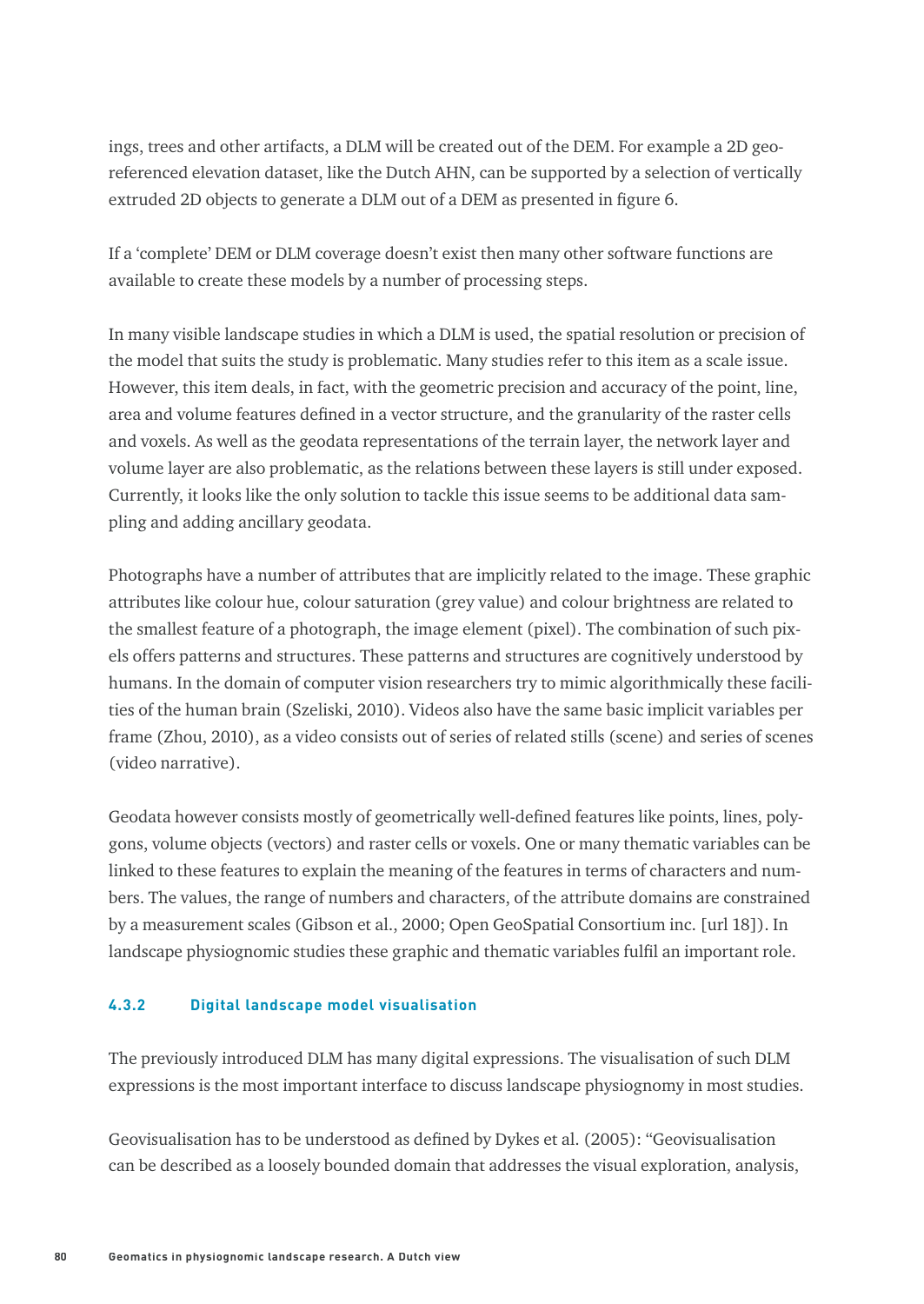

#### **Figure 5**

#### **Transformations in the Geovisualisation process (source: Van Lammeren, Houtkamp, et al., 2010)**

TI geodata acquisition; TII geovisualisation definition; TIII display rendering; TIV perception triggers in 2D and 3D (parallax and/or depth cues). Light grey arrows refer to 3D referenced geodata types

synthesis and presentation of geospatial data by integrating approaches from cartography with those from other information representation and analysis disciplines, including scientific visualisation, image analysis, information visualisation, exploratory data analysis and GI Science."

Figure 5 shows how real world phenomena, the visible landscape as perceived in reality, is represented and influenced by four different transformations before we can perceive the visualisation of it (Lammeren, Houtkamp, et al, 2010). The figure expresses the importance of transformations. The first transformation has been discussed in the previous paragraph. The second transformation (TII) shows the preparation of the data for visualisation. Different combinations of 2D and 3D defined objects and layers may need to be generated to finally result in a visualisation. All types of figure 5 can be combined, for example, Google Earth examples may illustrate such visualisations by the historical landscape paintings of Florence [url 19] and the 3D buildings layer of Amsterdam [url 20]. The latter (figure 6) shows different 3D house geometries (3D) plus mapped textures (images used to show the 'realistic' facades of the buildings). The former shows geotagged images of historic paintings of Florence and located into the original view direction. Photo's and paintings like in the example of Florence, put forward the subject of atmospheric conditions that's not yet covered by geodata and only gradually by geovisualisation (Daniel and Meitner, 2001).

We may conclude that the issue of missing and imprecise geodata, in the case of physiognomic landscape studies, can be partly dealt with by including other data types, especially geotagged photographs and videos in the visualisation of such data. The automated processing of such combined datasets is much harder however.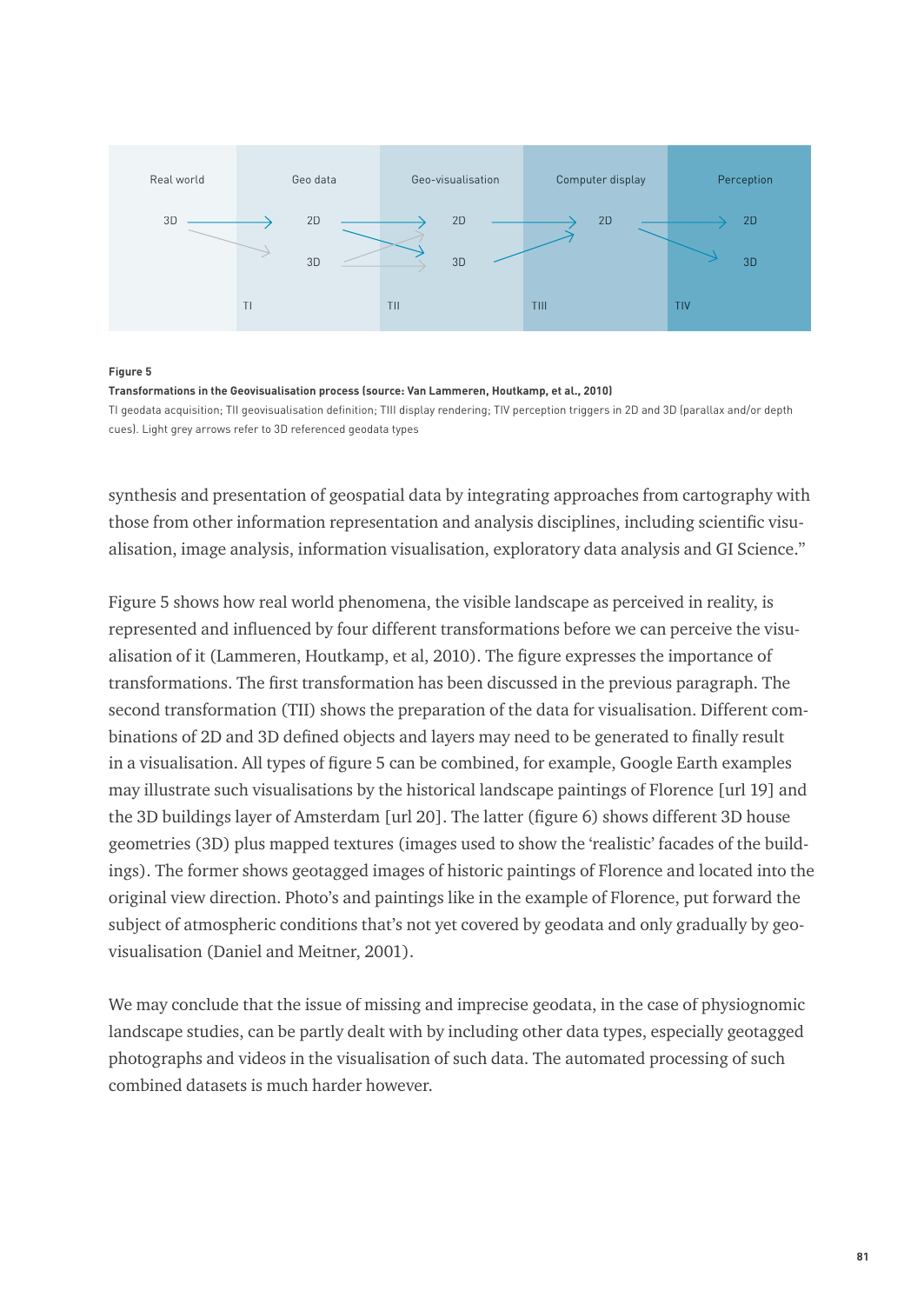



# **4.4 GEODATA PROCESSING**

All geodata types and the options to visualise these have previously been discussed with the meaning to show the variety of options to represent the visible landscape. The sheer variety relates to the fact that that a dataset, which will be used to analyse physiognomic landscape items, must be prepared by pre-processing before the more analytical processing can be performed.

# **4.4.1 Pre-processing**

Pre-processing includes the transformation of geo-references (map projection, 3D into 2D, 2D into 3D), of geodata (like from vector into raster, raster into vector, geotagged images into vector) and of feature classes (for example points into lines, points into areas, points into volumes). It could also include (re-) classification of attributes and attribute domains to better fit to the physiognomic landscape analysis (like ratio measurement class variable classified as an interval measurement class variable).

A very special class of transformation is related to the data of volunteers, also known as voluntary geographic information. These geotagged photographs and videos can be used, thanks to the results in pattern recognition by computer vision research to stitch or construct photogrammetrically multi-facetted scenes like those offered by Microsoft Photosynth [url 21] and even 3D-models and -scenes [url 22] (Snavely, 2006; Pollefeys, 2002). These very promising developments must lead to an integration of horizontal and vertical definitions of reference.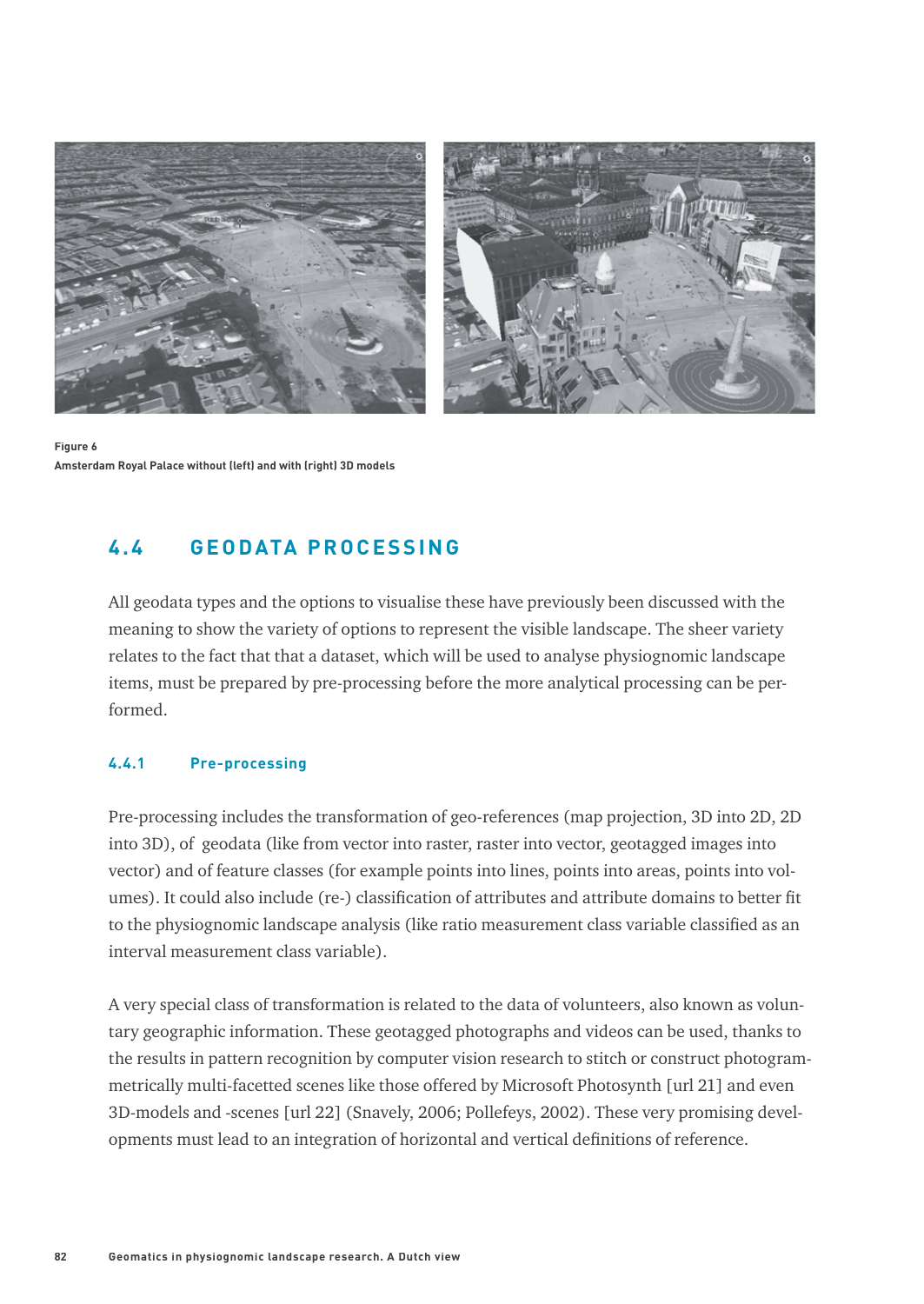# **4.4.2 Re-classification and interpretation**

After finishing the geodata pre-processing, the processing in line with the physiognomic landscape analysis may be started. Depending on the pre-processed data types available these processing steps may be as different as the physiognomic landscape interests.

The simplest analysis seen from a computational point of view may be the re-classification of 2D- or 3D-geodata layer, geotagged image or video. Re-classification could support for example user interpretation and appreciation by ranking or ordering, user understanding of classes of interest for policy making and user labelling of features (e.g. Wascher,  $2005$ ). Such classification may also follow after other types of processing. In more detail the re-classification can comprehend feature classes or thematic class values (Chrisman, 2003).

# **4.4.3 Simple geometric analysis**

As mentioned before, most analysis in the domain of physiognomic landscape research is basically starting with a digital landscape model. Besides classifications, a number of new attributes may be described and calculated describing visual properties of the landscape model (e.g. Ode et al., 2010). Geometric attributes of interest that may be used are: location, direction, distance, altitude, size (length, area, volume), shape and topological relation. All these attributes can be calculated for a single object, multiple objects and interrelated objects. Besides attributes like spatial density, distribution and variability can be derived as a next step. Most algorithms available by geodata processing software will support this type of geometric and topologic analysis functions.

## **4.4.4 Visibility oriented analysis**

An interesting dispute is always what type of object initiates the data processing. It always means that a second geodataset is involved by which point, line, area and volume objects have been described that will be used as the starting objects for the physiognomic landscape analysis. For example the algorithmic principles of visibility studies, is typified as visibility querying on a digital landscape model (Batty, 2001; De Floriani and Magillo, 2003). Before the real querying the continuous visibility mapping by TIN (vector) and discrete visibility mapping by raster is started from point objects that represent vantage points.

In a raster format the range of local, focal, zonal and global functions, as originally defined by Tomlin (1990), work in this way. For the voxel format there are comparable classes to be found (Marschallinger, 1996; Clevis et al., 2006).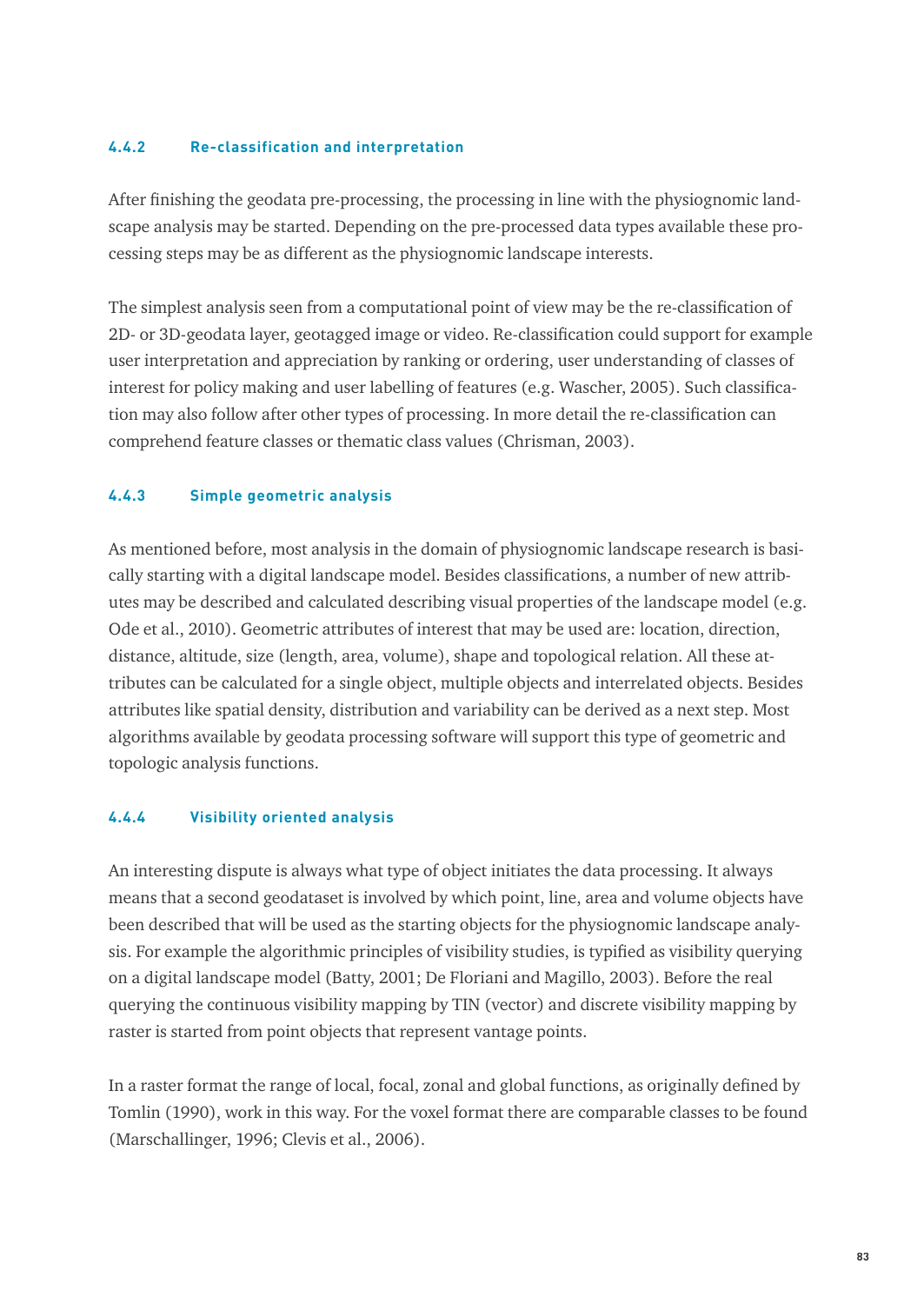# **4.4.5 De Veer and Burrough revisited**

Current geodata types are, in other words, able to be processed in many ways. If we take into consideration the examples of de Veer and Burrough (1978), then we may conclude that finding 'concave objects' is a matter of pre-processing (especially classification) 2D geodata, querying the area objects that represent spaces and ordering afterwards on size and shape of the selected objects.

The 'breadth of view' approach is able to do this via the isovist field's concepts of Benedikt (1979), which have been implemented. After pre-processing and defining the points that represent vantage points, a number of attributes may be calculated like lines of sight, fields of sight and derivatives like the shape of the field of sight. Also the viewshed techniques could be categorised as such an approach.

The third approach, 'raster' as they called it, is in fact a combination of classifications of attributes belonging to the objects and a transformation from vector based objects into a raster geometry. The resolution of the raster cell size will be a most critical factor in a correct ascribing the intended values to each individual raster cell. Many studies still use this approach.

# **4.4.6 What validity?**

In this paragraph the main classes of geodata processing have been introduced in short. Each class delivers data output by which characteristics of the landscape physiognomy are descriptively explored, quantitatively explained or qualitatively predicted. In the academic research tradition the main question concerns the validity of these results.

From the position of this section in this chapter it could falsely be understood that the validity of the results is just a matter of selecting appropriate processing tools, like cross-validation of the used and resulted data. Or, on the other hand, the processing tools themselves could be also subject to validation, as has been illustrated by the study of Riggs and Dean (2007) about viewshed processing.

However, as put forward in the previous paragraphs, the variety of geodata that helps to represent the study of landscape physiognomy, are suspects themselves. Some geodata is generated by given definitions and procedures within the context or praxis of a certain application domain. A formal definition of visual landscape entities and phenomena seems an irrefutable issue. Fisher (1999) already explained that the nature of uncertainty is based on the well or poor defined classes of objects and their spatial delineations. In well-defined situations uncertainty is caused by errors and is probabilistic. In poorly defined situations uncertainty could be a matter of vagueness (weak definition) or ambiguity (confusing definition).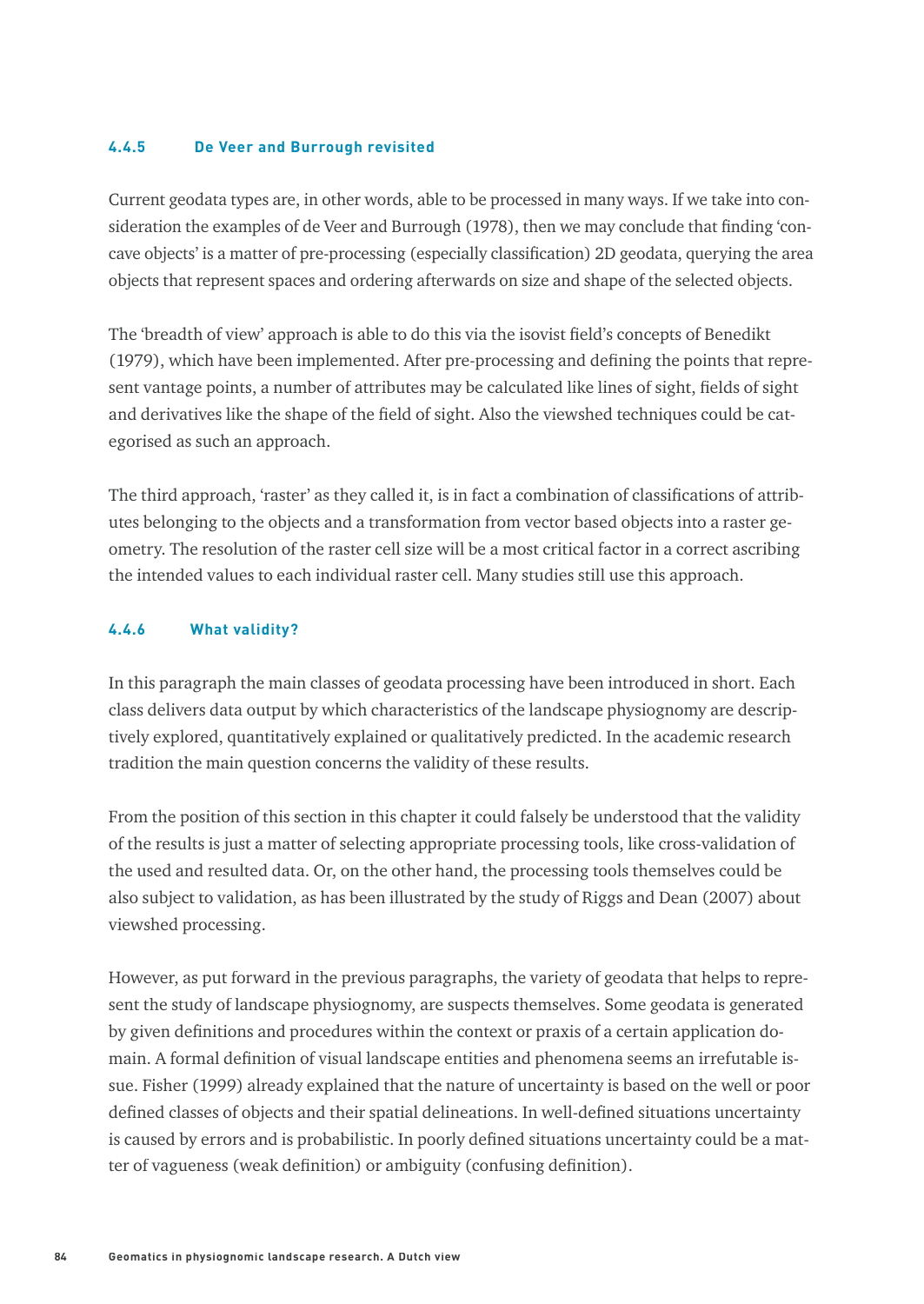Indeed occasionally geodata has been generated without any given definition or procedure. Most geotagged photographs and tweets bear this origin. But does it mean that it is vague or ambiguous data? The enormous amounts of such geodata, accessible and available by social networks, do unveil vagueness and ambiguity. Perhaps expert validation of physiognomic landscape findings will be followed up by validation via social networks and E-communities. The works of Sheppard (e.g. Sheppard and Cizek, 2009), promoting the ethics of visualisation, also give clues for such more contextbased validation. The conclusion of Ode et al. (2010) that *"The results show that the different data sources were more or less adequate to use in different contexts and for different purposes",* fuels this perspective.

# **4 . 5 G E O M AT I C S M E E T S P H Y S I O G N O M I C L A N D S C A P E RESEARCH**

From a geomatics perspective the link with physiognomic landscape studies may be based on the extent of the geodata types and related variables to be used as input, to be processed into a certain output variable, and to be visualised. The data types, as introduced in the second section, may be a starting point. The way this data could be combined, processed and finally visualised offer a combinatory set of options that may be of relevance for physiognomic studies (figure 7). It will show clearly that the methodological soundness is a tough case.

## **4.5.1 Geodata ensembles**

Figure 7 consists of three blocks. The first block, entitled data, shows all data types as introduced in section three of this chapter. The second block, pre-processing, summarises all

#### **Figure 7**

#### **Geodata ensembles**

dark blue = original data; light blue = created data; box = based on photogrammetric functions

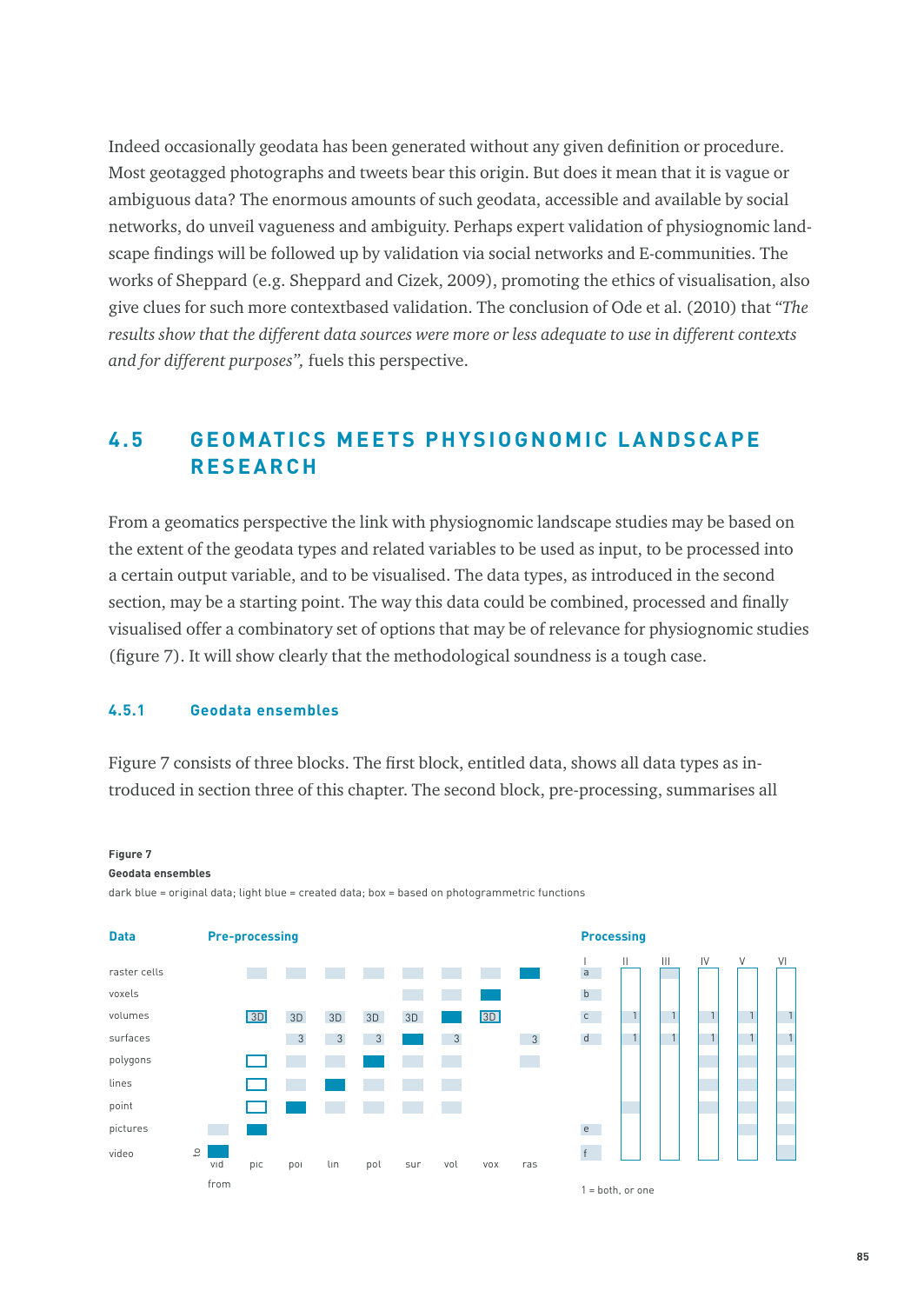transformations available to realise a specific type of digital landscape model as introduced in section four. The third block, processing, ranges groups of data ensembles that may support physiognomic landscape studies. The ensembles are based on original data types (block one) or originated from the pre-processing results (block two) and take into consideration the processing options as introduced in the fifth section.

# **4.5.2 Ensemble-related pre-processing**

The focus of the second block is on transformation options. The x-axis shows the *from data* and the y-axis the *to data*. The first column of the block presents the transformation of a video into an image via a frame or still. Images can be used in many forms of transformation. As such the pixels of an image may be converted into a grid. However in case of an image made via a perspective projection the geo-referencing may be a difficult topic to handle. Yet, the many pattern recognition functions, resulting from computer vision research, could support the transformation from specific objects of an image into specific points, lines and polygons. Such derived data may be used for a photogrammetric construction of a 3D-model, which in the figure is labelled as volume data (indicated by 3D).

Transformations of points into lines, polygons and surfaces that finally represent elevation, by the terrain and/or volume layer (figure 4), as well as lines into points, polygons and surfaces and polygons into points, lines and surfaces, are very common functions in a 2D-reference system. The transformations of these vector-based data types into raster datasets are also common. The transformation of points into volumes is possible in case of 3D referenced point sets. Examples of such data are given by terrestrial Lidar data, that show transformation is also possible in cases of datasets with line and polygons objects defined by a 3D reference. Surfaces, sometimes described as 2.5D-referenced because once visualised they give a three-dimensional impression even though the geo-reference is still 2D, offer transformation options into both directions. Creating points, lines and polygons in a 2D or 3D reference are possibilities. Besides, surfaces could be transformed into a 3D (volumes), voxel and raster model. In fact, the volume data type (3D) offers the same classes of transformations. However these transformation functions have to include the conversion of 3D topology. Depending on the algorithm there is not a single result. However that's often the case in many of these transformations.

The seventh column presents the transformation of voxels. The creation of a volume model needs an intermediate step in which 3D referenced points and lines of significance have to be found in favour of the construction of polygons and volumes. The last column presents the transformation of raster data into polygons and surfaces.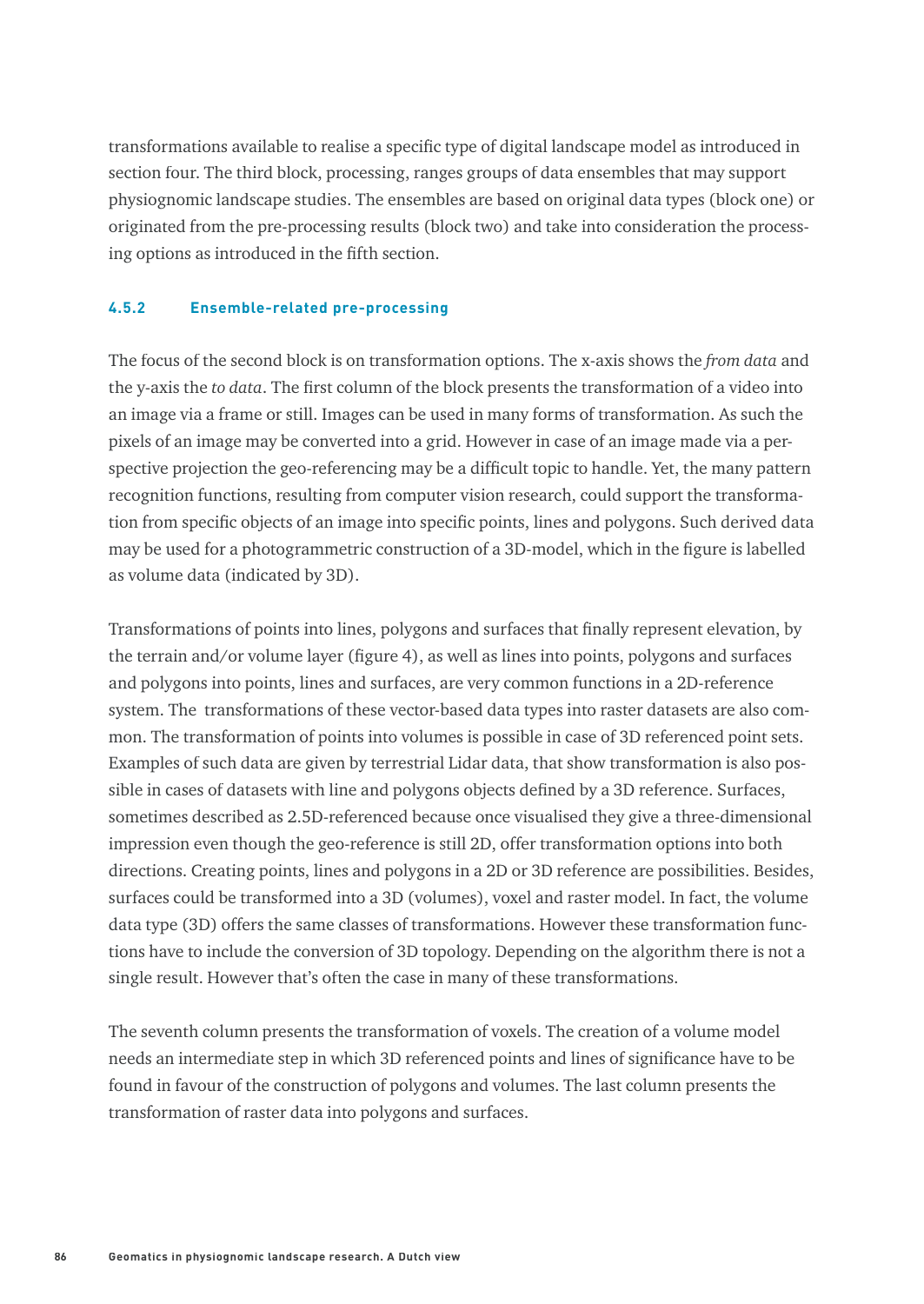# **4.5.3 Processing of single data ensembles**

The third block of figure 7 gives an idea of the data ensembles that may be the object of processing options related to physiognomic landscape studies. The first column (figure 7: I) of the third block points at the processing of a single data type. Examples of physiognomic landscape applications that can be found by studies with raster cells (figure 7a) are very familiar with the raster approach of de Veer and Burrough (1976). A raster cell is, in most of these studies, the location identifier for a number of variables of interest for a specific analysis. These variables may originate from thematic themes and geometric items. For example McGarigal et al. (2002) introduced landscape metrics; a number of variables originally thought useful for landscape ecology studies. However, the concept of the matrix-patch-corridor model can be understood metaphorically and used in physiognomic landscape studies (Kamps and Van Lammeren, 2001; Palmer and Hoffman, 2004).

Voxel analysis (figure 7b) is not often found in physiognomic landscape studies. However, if geomorphology Clevis et al., 2006) or layered Isovist fields are included, the so-called Minkowski model (Benedikt, 1979), then voxel analysis has a lot to offer. The role of volume models (figure 7c) is at the moment mainly related to studies of perception and assessment. The lack of well-defined data structure and 3D topology blocked the availability of suitable analysis methods, like 3D Boolean operators, that offer immediately quantitative numbers of the calculated results. Surface analysis (figure 7d) is available in many ways, especially for the discovery of height derivatives like contours, slope types, slope aspect, edges and drainage patterns. At the moment the tools to process images (figure 7e) and videos (figure 7f) are mostly related to perception and appraisal by assessing single, pairs and series of images. Such studies are still in line with the studies like Schroeder (1988). Besides usability, analysis, like navigation and orientation, in relation to the visualisation of the above data types are of interest for physiognomy studies.

# **4.5.4 Processing steps of multiple data ensembles**

The other columns of the third block (figure 7: II up to VI) show the ensembles that make use of integrated datasets. In all cases the DLM may be based on a surface (2.5D) or volume (3D) data types or a combination of both. The most common combination by now is the one where volume objects are placed on a surface. Depending on the physiognomic landscape analysis, in this example visibility, the data model could be extended by:

- Points, in the case of view point based visibility studies;
- Lines in the case of route based visibility studies;
- Polygons in the case of neighbourhood or specific landscape unit based visibility studies;
- Rasters in the case of all previously mentioned types of studies.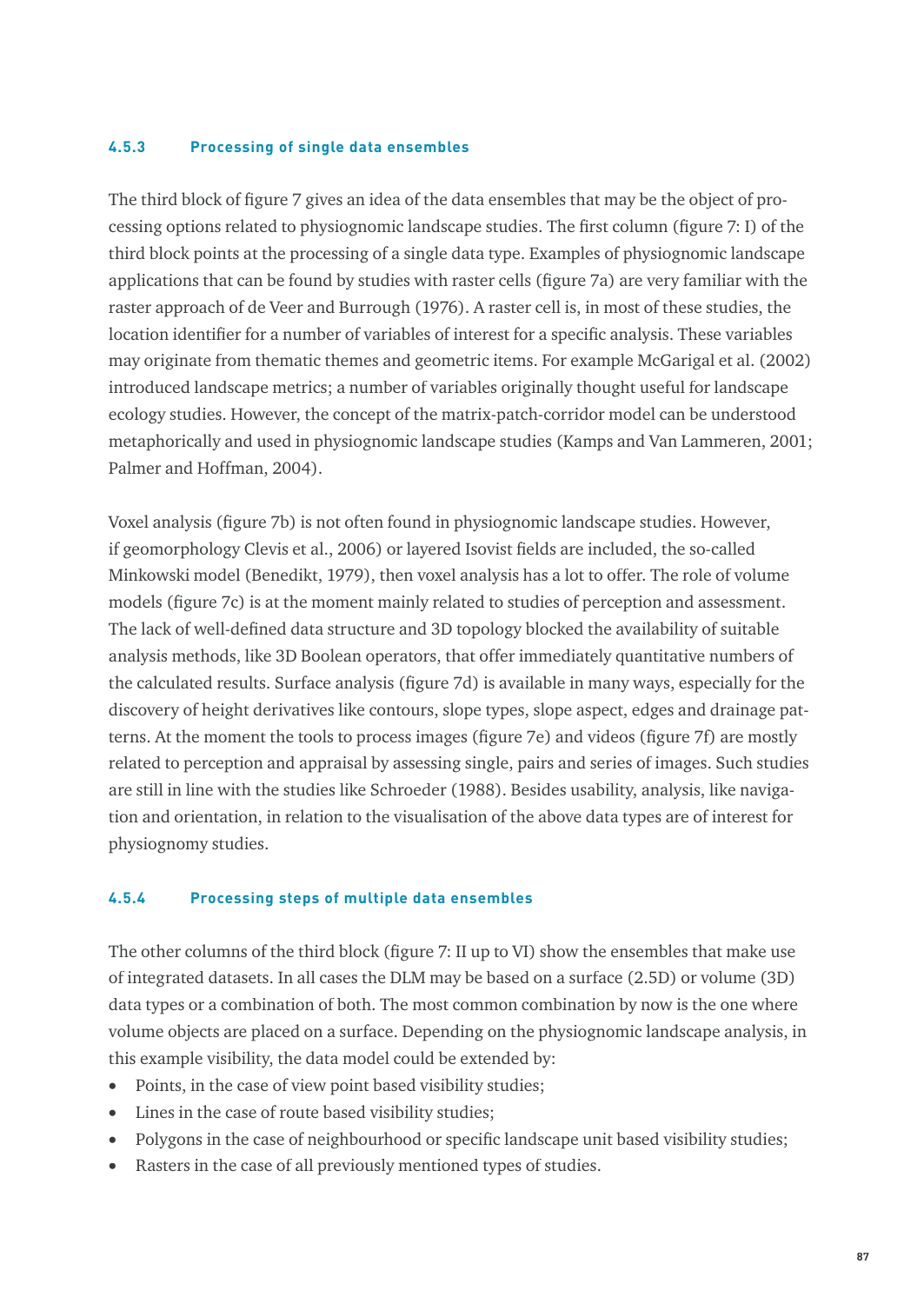In fact all 'visualscapes' analysis tools as introduced by Llobera (2003), including isovist and viewshed, are look-a-likes. All of them derive values related to visibility variables from the above mentioned data ensembles. A serious 3D approach is suggested by the ViewSphere approach as discussed by Yang et al. (2007).

Recently, new combinations of data show the surplus of options of how geomatics meets physiognomic landscape studies. What seems promising is the integration of surface (2.5D) or volume (3D) data with:

- Images in case of (semi-) photo realistic renderings via texture mapping or having location based billboards or panoramic views in the digital landscape model for example like Streetview [url 23] to capture specific visibility items;
- Videos in case of dynamic renderings of objects or location based video streams also to capture visibility items.

# **4 . 6 P H Y S I O G N O M I C L A N D S C A P E R E S E A R C H M E E T S G E O M AT I C S**

Another approach to show how both domains meet may be given by the four landscape perspectives of Antrop (2007). A landscape perspective is defined as the way that human are confronted with the landscape. The four perspectives are the vertical, the horizontal, the mental and that of the meta-reality. The first two perspectives are mainly related with the primary cognition and definition as a human may sense. The latter two are more related to derivation and inference from the first two perspectives. For that reason the first two are primarily linked to data as input for processing and the latter two as output data of processing (figure 8). All derived variables are group-listed in the column furthest right in figure 8.

**Figure 8 Physiognomic landscape perspectives (based on Antrop, 2007)**



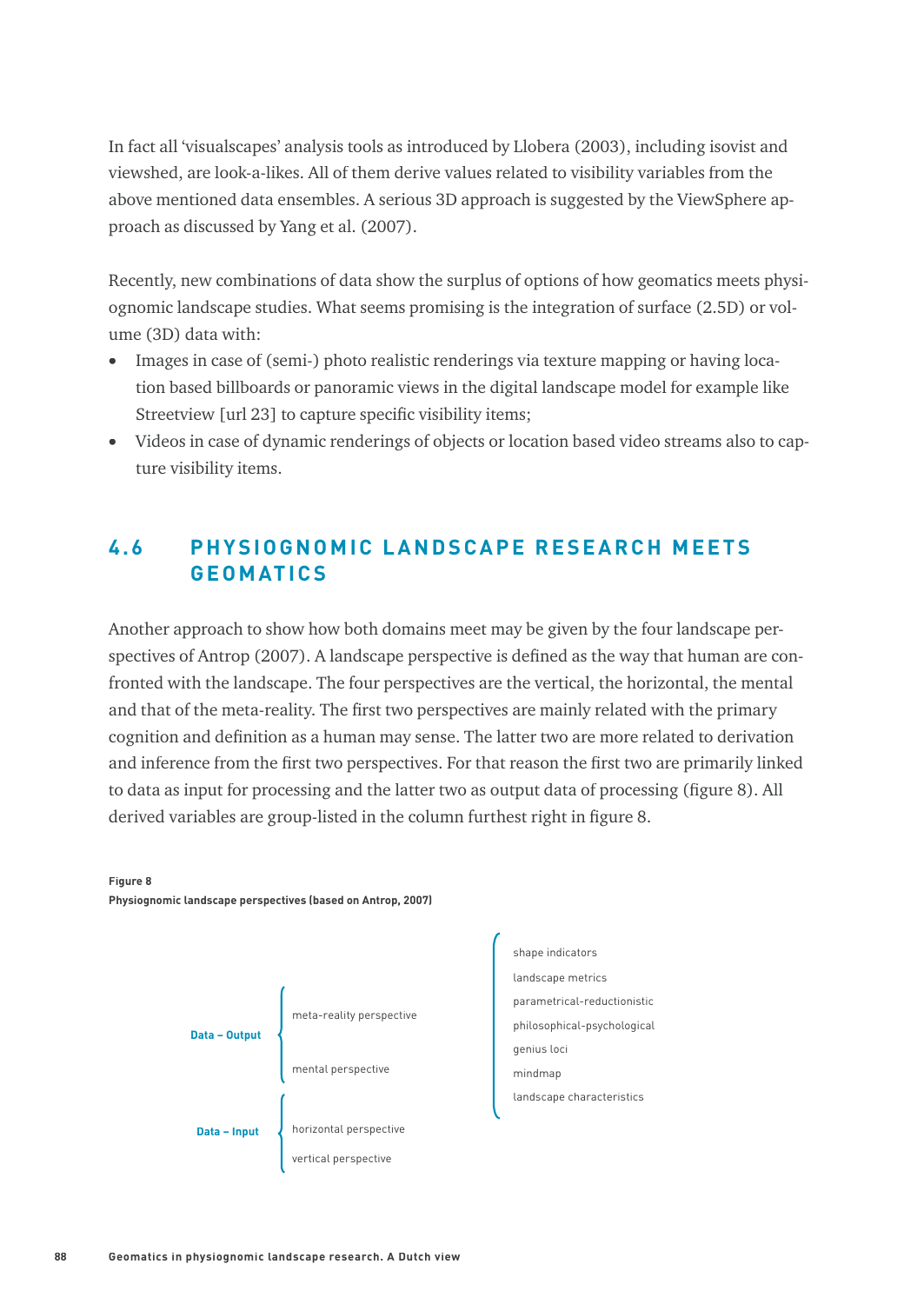#### **Table 1 Tentative summary of differences in human-landscape interaction paradigms.**

|                                 | context                                                 | liability   | sensitivity | validity      | usability   |
|---------------------------------|---------------------------------------------------------|-------------|-------------|---------------|-------------|
| expert - ecological             | research preference medium                              |             | medium      | medium-low    | low-medium  |
| expert - formal esthetic        | artist view                                             | $\bigcap M$ | medium-high | low           | hiah        |
| psychophysical                  | mutually well<br>defined                                | hiah        | lnw         | medium-good   | medium      |
| cognitive - psycological        | differ: cognitive, high-medium<br>perceptive, affective |             | high-medium | medium-low    | medium-high |
| experiential-<br>phenomological | inside/outsideness                                      | low-medium  | hiah        | pm - personal | loca        |
|                                 |                                                         |             |             |               |             |

The meta-reality and mental perspectives are recognisable in the studies of Zube et al. (1982) and Daniel and Vining (1983). 30 years later such an extensive literature review, as they did, could be of serious interest to find out how human-landscape interaction studies have been developed since and how these paradigms have evolved. Dutch studies of the past decennia have checked, and it may be considered, that the paradigms (table 1) are detectable and, in each of these applied geomatics, are traceable.

# **4.6.1 Expert approach**

The expert-ecological approach may be recognised in the dissertation of Wassink (1999). The dissertation presents a methodological attempt on a qualitative landscape classification to define landscape form transformations of the Dutch landscape. A landscape morphological model has been developed, based on a layered concept (figure 5) of terrain forms (digital elevation), network pattern and vertical landscape features like buildings, trees and shrubs. The methodological framework was applied for the brook valley landscapes of the Pleistocene areas of the Netherlands. The study shows that this multilayered model may visually support the insight in specific relations between geomorphology, networks and vertical features in relation to landscape forms. The geodata in case of networks and vertical features were derived from the Dutch topographical data. Kamps (2001) repeated the analysis of Wassink's study by using raster data and landscape metrics (McGarigal et al., 2002). Steenbergen et al. (2009) made the same type of study for the Dutch polder landscapes.

The works of Wassink (1999) and Steenbergen et al. (2009) bridges the expert-ecological approach with the formal-esthetical approach. The latter is much more detectable in Steenbergen et al. (2003, 2008), with the use of architectural variables like vista, rhythm, symmetry and order in a variety of landscapes (like Italian Renaissance villa landscape and Dutch Polder landscape). Kerkstra et al. (2007) analysed vista's to find a leading architectural design principal for designs of the undulating Zuid Limburg area in the south of the Netherlands.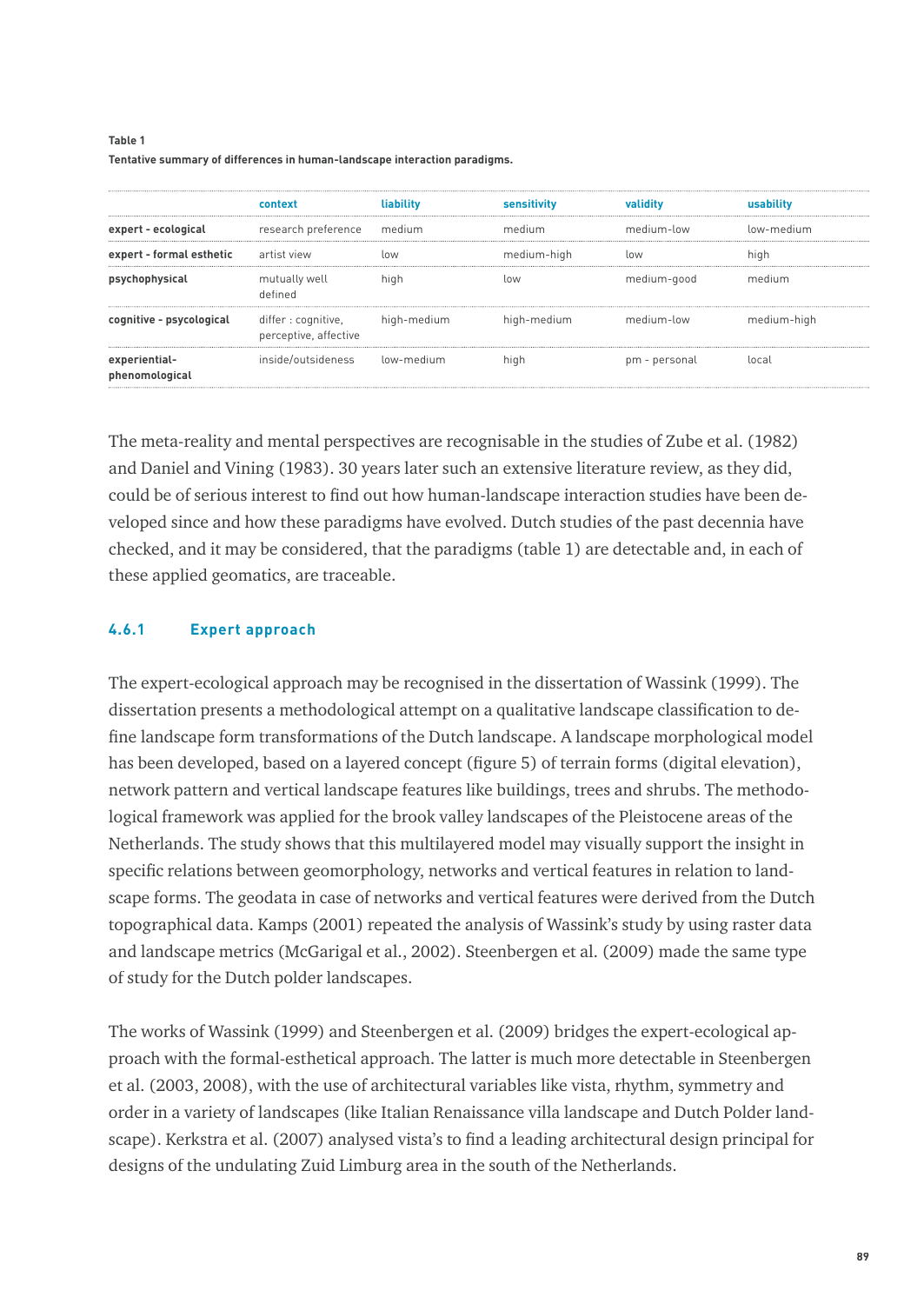# **4.6.2 Psychological and psychophysical approaches**

In the psycho-physical approach the Dutch research groups show still many interests. These studies still start with defining space and physiognomic character by the type and amount of landscape features (Werkgroep Helmond, 1974; Blaas, 2004; Roos Klein-Lankhorst et al., 2002, 2004, 2005; Van Lammeren et al, 2010; Weitkamp, 2004, 2007, 2010). These types of studies are still grounded in an expert tradition but do validate the results by expert and respondent tests. These types of studies also bridge the expert-ecological approach and the psycho-physical perception approach. Most of these studies are based on stated references and not on revealed ones (Sevenant, 2010).

The psychological approach does have some Dutch examples. These are still in line with the previous studies of Coeterier (1996). Especially photo and video montages have been used as input data. The link with geodata is not always the case (Tress and Tress, 2003).

# **4.6.3 Phenomenological approach**

The more recent studies, in relation to Web 2.0 developments and as promoted by Coeterier (2002), which are in line with the humanistic or phenomenological, have been performed. These are especially studies (Lammeren et al., 2009) in which an attempt at classification of landscape photographs, which were taken by tourists, has been made, in relation to tourist landscape interest and their in-situ behaviour. In that study volunteer data (geodata as well as geotagged photos) has been used.

The Web 2.0, including the trends of geotagged photographs and augmented reality, heavily supports the challenging future of this research approach.

# **4 . 7 T E N D E N C I E S A N D P E R S P E CT I V E S**

In the previous sections the connection between the expanding domain of geomatics and the variety of physiognomic landscape studies have been outlined. Tendencies and perspectives are derived from the Dutch studies. One item is very sure and in line with previous writings of Ervin and Steinitz (2003). The nature of ongoing physiognomic landscape studies is not only dominated by strict ecological, formal-esthetical, psycho-physical, psychological and phenomenological approaches. The studies that show a cross-reference approach are increasing and seem very promising, thanks to geomatics.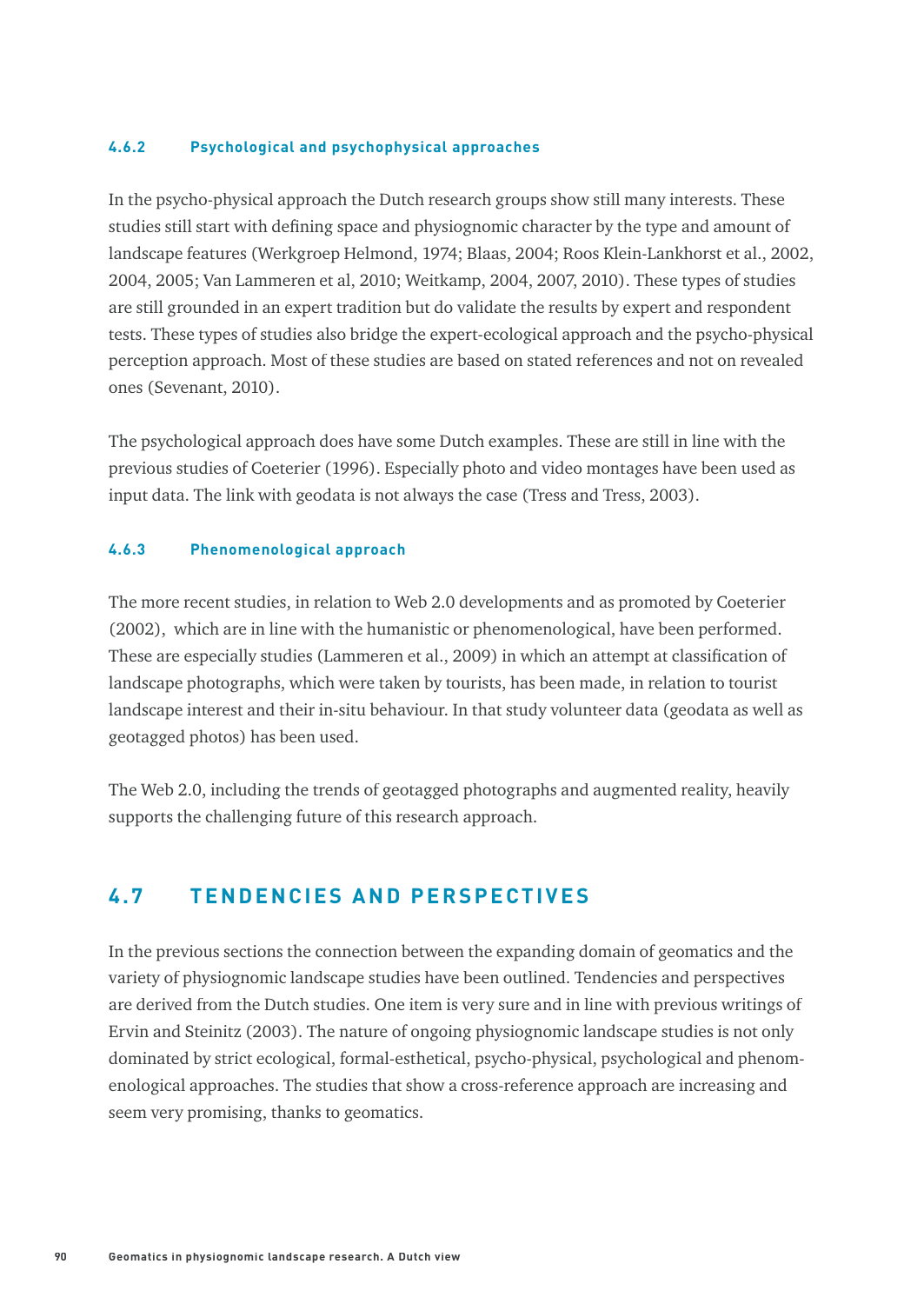## **4.7.1 Increase of geodata**

The increase of geodata as result of institutional, societal and technology developments, show a variety of physiognomic landscape representations and, by creating data ensembles, there are many options to have geodatasets that fulfil the definition of landscape entities and the intended processing results. The most striking trends discovered are the increased precision of data, three-dimensional geometry of objects, data type integration (supported by computer vision), 3D references (horizontal plus vertical references), 3D geo-scenes (due to 3D reference) instead of 2D geodatasets, time series (initiated by digital photography and ground based Lidar) and even real-time geodata based on GPS tagged photos and video enabled smart phones. These trends will bring forward the need for geodata standards for physiognomic landscape studies including a related ontology.

# **4.7.2 Outcome of data processing**

Geo-computational innovations improved options to calculate many thematic, geometric and topology-based variables, and, even time-series based variables have dramatically increased. Besides listing the variables they could be linked to the type of physiognomic landscape studies  $(figure 9)$ .



#### **Figure 9 Physiognomic landscape research and landscape studies**

**natural substratum embedded factors**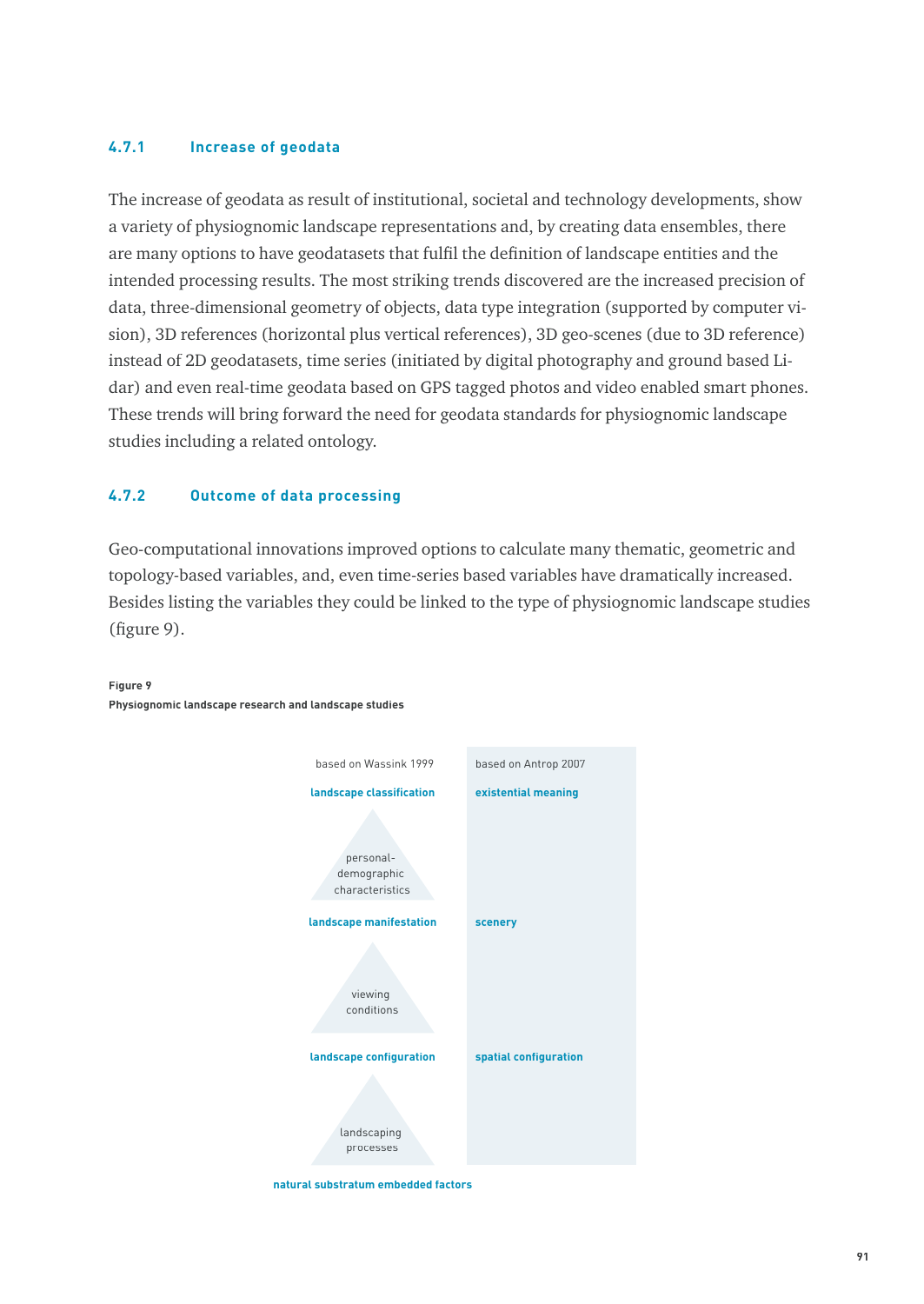In relation to the availability of data ensembles the following types of variables are used:

- Basic vector and raster analysis tools based, including density and distribution variables (description substratum and embedded factors; configuration, classification);
- Landscape metrics (configuration, classification);
- DEM derived, like slope, aspect, curvature (description substratum and embedded factors; configuration):
- 3D Boolean operators that support geometric and topologic variables (configuration; manifestation; (re)classification);
- Viewsphere, Viewshed and Isovist derived variables (manifestation; configuration, classification);
- Interface perception variables based on eye tracking, time responses, interface tracking (manifestation; classification).

# **4.7.3 Impact of visualisation**

Important research stimuli came from the many ways to visualise geodata and the variety and simplicity of interfaces. Based on the type of physiognomic landscape studies (figure 9) that each have their peculiar sets of variables, it is obvious that a high variety of visualisations are in use. These visualisations are primary based on the traditions of cartography.

In the perception-oriented studies' landscape manifestation, geomatics have been used to create (dynamic) landscape visualisations. Based on these visualisations derived variables related to usability and affective appraisal have been the subject of studies.

The nature of the interface for both, derived variables visualisation and landscape visualisation, have become the subject of studies too.

## **4.7.4 Improving methodologies**

The increase in data and new variables, the latter as result of processing options, has influenced methodology. Most striking are the options to compare variables in relation to measured, perceived and simulated data. Even (cor)relations between variables can be generated like viewing graphs and visibility paths. In all of them, landscape configuration, manifestation and classifi cation studies, an increase of variables can be discovered. There is an increased interest in the nature of a data due to the role of volunteers to collect, to review and to respond on landscape data. Specifically, the demographics of users underpin the findings of studies via demographic group based variables.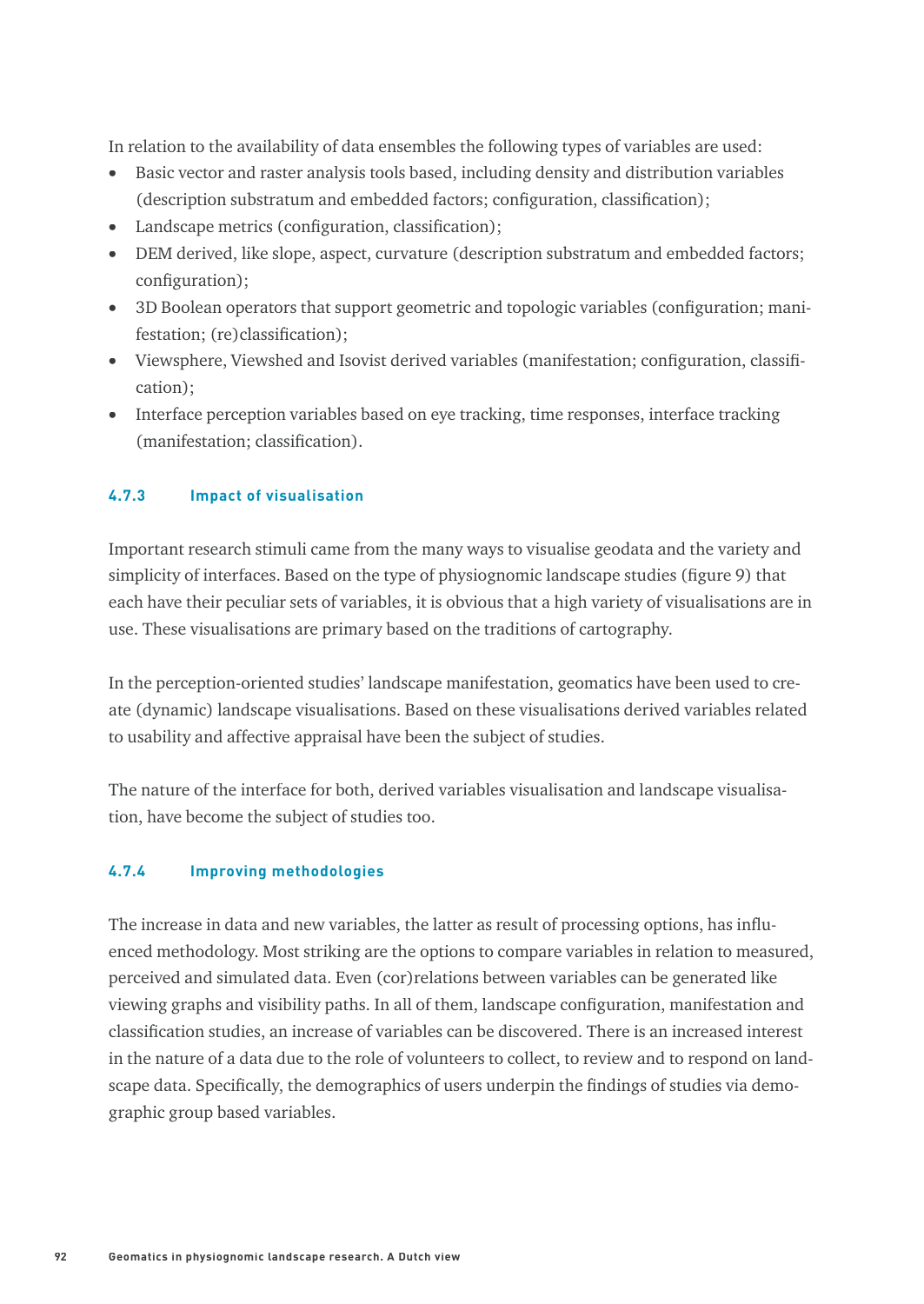As noticed by Ervin and Steinitz (2003), even the so-called "viewer predisposition, or purpose" and the impact of other senses-related variables to measure landscape characteristics and perception, like noise, smell and crowdedness, become part of studies.

However one of the most important gains of geomatics is the automated reporting function. This function captures datasets and processing steps by flow diagrams and meta-datasets, which supports the discussion of results and makes an easy adaptation of the methodology possible.

# **4.7.5 Meeting previous demands**

Let's finish with the study of De Veer and Burrough (1978), who asked policy makers and consultants to score applications of physiognomic landscape studies. Those days five categories scored high: vulnerability designation (e.g. visibility of a new building, road or power line); suitability designation (e.g. for different recreation activities); public landscape preferences (e.g. as determined by a questionnaire using colour photographs of selected landscapes); landscape evaluation (using parameters such as diversity, rareness, or replacement possibilities) for conservation planning and landscape design (the creation of new, or modification of old landscapes).

The main conclusion from the questionnaire was that users' demands for physiognomic landscape mapping vary enormously, both in terms of mapping scale and map content (De Veer and Burrough, 1978). With the contribution of geomatics we may notice that the variation of physiognomic landscape studies does increase. Applied geomatics in physiognomic landscape research will dramatically increase by the availability of mobile Internet services that will support citizens to become more aware of their surrounding environment and to participate in spatial planning procedures.

As mentioned by peers from many application domains (Tucci, 2010), the contribution of geomatics does not only consist of the application of the latest information technology based data and data processes, but it helps to create new methodological pathways, especially related to data acquisition and processing. Alongside that, geomatics proffer new and innovative ways of describing reality, which offers a wider spatial range related to more precision and accuracy of physiognomic features. Examples are: the enormous quantities of data relating to a single geographic location and generated at different times (past, present and future), the possible addition of extra variables to each of the representations during the research, the powerful extent to which topology rules spatial analysis, the variety of visualisation options, the fact that data can be created via volunteer sessions and Internet services and the acquired data, information and knowledge can be widely disseminated on-line via external databases in the 'cloud' and Internet sites.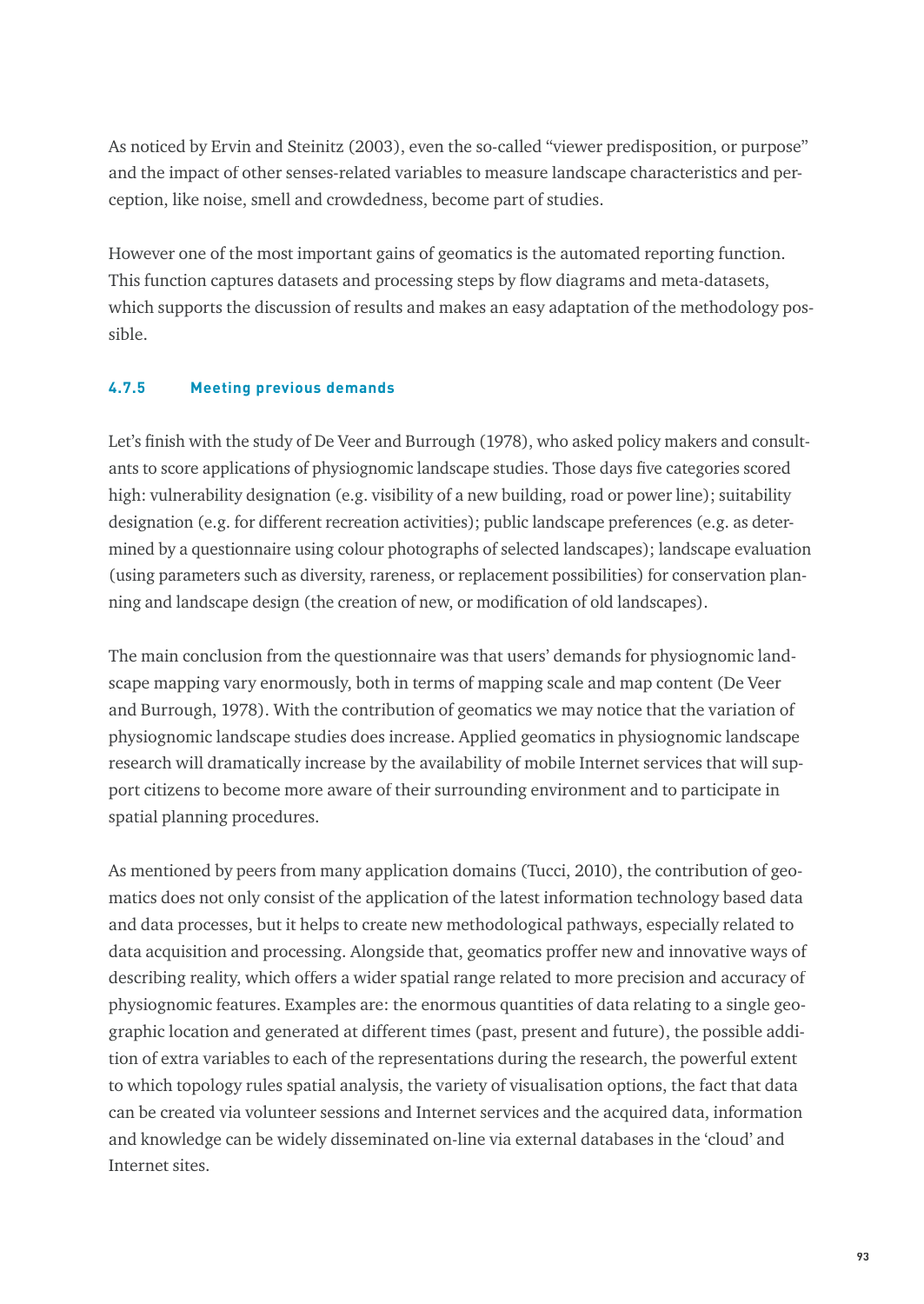All together geomatics doesn't only provide important contributions to physiognomic landscape studies, but it also create more awareness, different appreciation and more sustainable utilisation of landscapes. At least that's what may be proved in the near future.

The Dutch-Flemish physiognomic landscape research community tends to follow, and sometimes initiate, most of the here fore mentioned global geomatic developments. However this community is not afraid of using data ensembles and variables in line with cross-reference approaches to evolve and challenge physiognomic landscape studies.

# **REFERENCES**

- Antrop, M. (2007) *Perspectieven op het landschap: achtergronden om landschappen te lezen en te begrijpen*. Gent, Academia Press.
- Batty, M. (2001) Exploring isovist fields: space and shape in architectural and urban morphology. *Environment and Planning B*: *Planning and Design* 28; 123–150
- Benedikt, M.L. (1979) To take hold of space: isovists and isovists fields. *Environment and Planning B: Planning and Design* 6; 47-65
- Blaas, M. (2004) *Landscape Research Helmond: Geo-processed*. Wageningen University (MSc thesis Geo-Information Science GRS 2004-1)
- Bregt, A., and Lammeren, R. van (2000) 30 jaar GIS in Wageningen. Kartografisch Tijdschrift 26 (3); 15-21
- Burrough, P.A., and Veer, A.A. de (1982) Een informatiesysteem landschapsbeeld. Automatische produktie van landschapskaarten ten behoeve van de ruimtelijke pIanning. *Planning* 17; 2-15
- Burrough, P.A., and Veer, A.A. de (1984) Automated production of landscape maps for physical planning in the Netherlands. *Landscape Planning* ll; 205-226
- Clevis, Q., Tucker, G.E., Lancaster, S. T., et al. (2006) A simple algorithm for the mapping of TIN data onto a static grid: Applied to the stratigraphic simulation of river meander deposits. *Computers & Geosciences* 32; 749–766
- Coeterier, J.F. (1996) Dominant attributes in the perception and evaluation of the Dutch landscape. *Landscape and urban planning* 34; 27-44
- Coeterier, J.F. (2002) Lay people evaluation of historic sites. *Landscape and Urban Planning* 59; 111–123
- Canadian Council of Land Surveyors, Canadian Institute of Geomatics, Geomatics Industry Association of Canada (2000) *Geomatics*. (Human Resources Study)
- Chrisman, N. (2003) *Exploring geographic information systems. 2nd edition.* New York, etc., John Wiley & Sons.
- Daniel, T.C., and Vining, J. (1983) Methodological issues in the assessment of landscape quality. In: Altman, I., and Wohlwill, J. (eds.) *Behavior and the Natural Environ-*

*ment: Advances in Theory and Research*. New York, Plenum Press, pp 5-45

- Daniel, T.C., and Meitner, M. (2001) Representational validity of landscape visualisations: the effects of graphical realism on perceived scenic beauty of forest vistas. *Journal of Environmental Psychology* (2001) 21; 61-72
- Floriani, L.D., and Magillo, P. (2003) Algorithms for visibility computation on terrains: a survey. *Environment and Planning B*: *Planning and Design* 30; 709–728
- De Veer, A.A., and Burrough, P.A. (1978) Physiognomic landscape mapping in the Netherlands. *Landscape Planning*  5; 45-62
- Döner, F., Thompson, R., Stoter, J., et al. (2010) 4D cadastres: First analysis of legal, organizational, and technical impact. With a case study on utility networks. *Land Use Policy* 27; 1068–1081
- Dykes, J., MacEachren, A., and Kraak, M.J. (2005) Exploring Geovisualization. In: Dykes, J., MacEachren, A., Kraak, M.J. (eds.) *Exploring Geovisualization*. Amsterdam, etc., Elsevier, pp 3-19
- Elsner, G.H. (1971) *Computing Visible Areas from Proposed Recreational Developments. A Case Study*. Pacific Southwest Forest and Range Experimental Station, California.
- Ervin, S., and Steinitz, C. (2003) Landscape visibility computation: necessary, but not sufficient. *Environment and Planning B: Planning and Design* 30; 757 -766
- Fisher, P.F. (1999) Models of uncertainty in spatial data. In: Longley, P., Goodchild, M. et al. (eds.), *Geographical Information Systems, Second Edition*. New York etc., John Wiley & Sons. pp 191-205
- Fisher, P.F., ed. (2006) *Classics from IJGIS: Twenty years of the International Journal of Geographical Information Science and Systems*. S.l.: CRC press
- Gibson, J.J. (1966) *The senses considered as perceptual systems*. Boston, Houghton-Mifflin.
- Gibson, C.C, Ostrom, E. and Ahn, T.K. (2000) The concept of scale and the human dimensions of global change: a survey. *Ecological Economics* 32; 217–239
- Hebblethwaite, R.L. (1973) Landscape assessment and clas-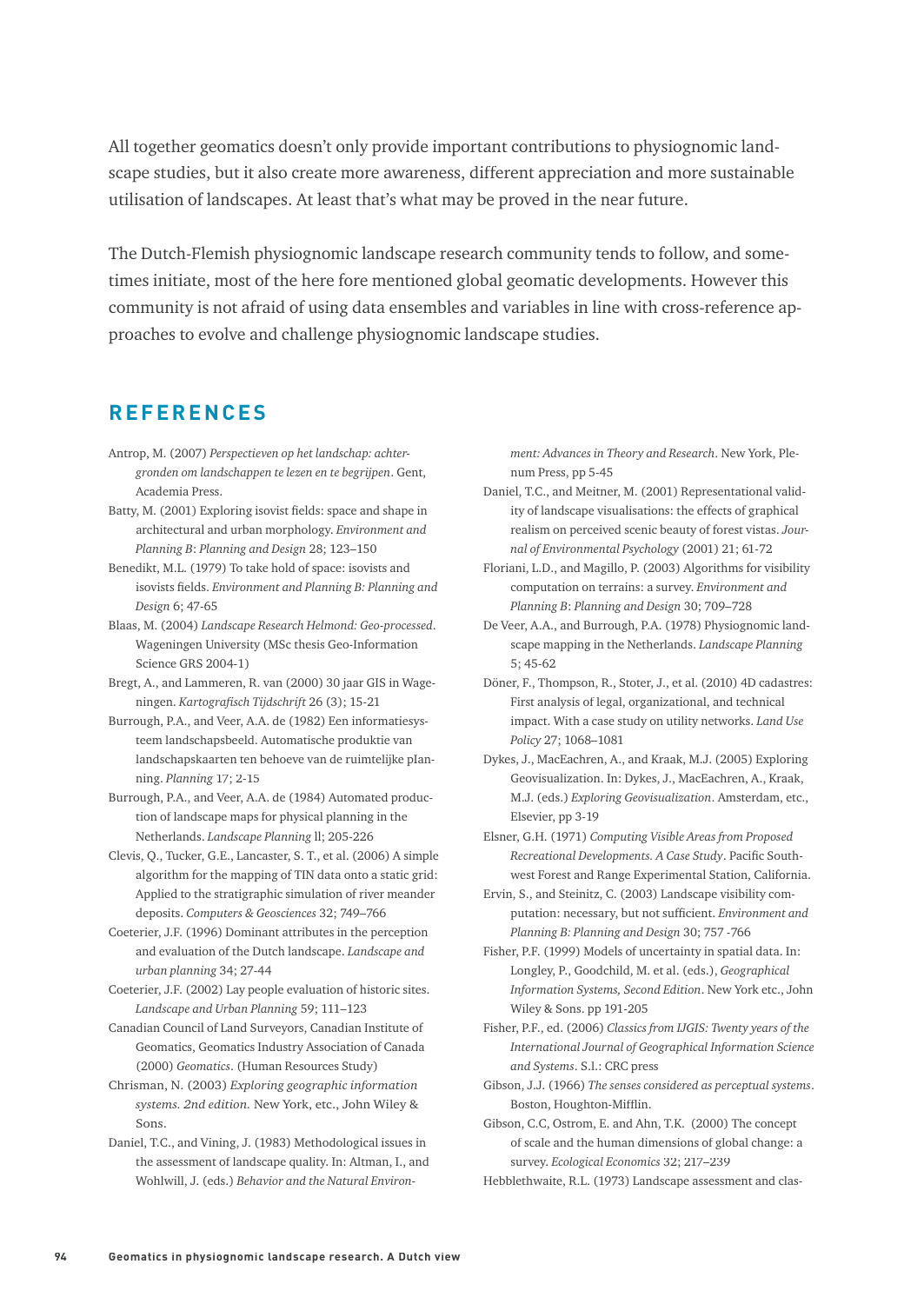sification techniques. In: Lovejoy, D. (ed.) *Land Use and Landscape Planning*. Aylesbury, Leonard Hill, pp 19-50

Hendriks, P., and Ottens H. (1997) *Geografische Informatie Systemen in ruimtelijk onderzoek*. Assen, Van Gorcum.

Jones, C.B., Purves, R. S., et al. (2008) Modelling vague places with knowledge from the Web. *International Journal of Geographical Information Science* 22 (10); 1045–1065

Kamps, S. and Lammeren, R. van (2001) Quantitative landscape description. In: Conference *Proceedings of ECLAS 2001*, pp 64-75

Kent, M. (1985) Visibility analysis of mining and waste tipping sites. A review. *Landscape and Urban Planning* 13; 101-110

Llobera, M. (2003) Extending GIS-based visual analysis: the concept of visualscapes. *International Journal for Geographical information science* 17 (1); 25-48

Kerkstra, K., Vrijlandt, P., et al. (2007) *Landschapsvisie Zuid Limburg*. Provincie Limburg/Wageningen University

Mark, D. (1999) Spatial representation: a cognitive view. In: Longley, P., Goodchild, M. et al. (eds.) *Geographical Information Systems, Second Edition*. New York etc., John Wiley & Sons, pp 81-89

Marschallinger, R. (1996) A voxel visualation and analysis system based on Autocad. *Computers & Geosciences* 22 (4), 379-386

McGarigal, K., Cushman, S.A., et al. (2002). *FRAGSTATS: Spatial Pattern Analysis Program for Categorical Maps*. Amherst, University of Massachusetts (http://www.umass. edu/landeco/research/fragstats/fragstats.html)

Molenaar, M. (1997) Conceptuele ruimtelijke gegevensmodellen. In: Hendriks, P., and Ottens, H. (eds.) *Geografische Informatie Systemen in ruimtelijk onderzoek*. Assen, Van Gorcum, pp 21-44

Ode, Å., Tveit, M.S., and Fry, G. (2010) Advantages of using different data sources in assessment of landscape change and its effect on visual scale. *Ecological Indicators* 10; 24–31

Palmer, J.F., and Hoffman, R.E. (2001) Rating reliability and representation validity in scenic landscape assessments. *Landscape Urban Planning* 54; 149–161

Pollefeys, M., Gool, L. van, Vergauwen, M., et al. (2002) Video-to-3D. *International archives of photogrammetry remote sensing and spatial information sciences* 34 (5); 579-584

Raper, J., Gartner, G., et al. (2007) Applications of locationbased services: A selected review. *Journal of Location Based Services* 1; 89–111

Riggs, P.D., and Dean D.J. (2007) An Investigation into the Causes of Errors and Inconsistencies in Predicted Viewsheds. *Transactions in GIS* 11(2); 175–196

Roos-Klein Lankhorst, J., Buijs, A.E., Berg, A.E. van den, et al. (2002) *Belevings GIS versie februari 2002.* Wageningen, Alterra (werkdocument 2002/08; planbureau-werk in uitvoering)

Roos-Klein Lankhorst, J, Vries, S. de, Lith-Kranendonk, J. van, et al. (2004) Modellen voor de graadmeters landschap, beleving en recreatie; Kennismodel Effecten Landschap Kwaliteit KELK, Monitoring Schaal, BelevingsGIS. Wageningen, Natuurplanbureau vestiging Wageningen (planbureaurapport 20)

Roos-Klein Lankhorst, J., Vries, S. de, Buijs, A., Berg, A.E. van den, et al. (2005) *Belevings GIS versie 2: waardering van het Nederlandse landschap door de bevolking op kaart*. Wageningen, Alterra (alterra-rapport 1138)

Roswell, C. and Tom, H. (2009) *Standards guide, ISO/TC 211 geographic information/geomatics* (2009-06-01)

Rijksplanologische Dienst (1966) *Tweede nota over de ruimtelijke ordening in Nederland*. The Hague.

Schroeder, H.W. (1988) Visual impact of hillside development: comparison of measurements derived from aerial and ground-level photographs. *Landscape and Urban Planning* 15; 119–126

Sheppard, S. R. J., and Cizek, J. (2009) The ethics of Google Earth: Crossing thresholds from spatial data to landscape visualisation. *Journal of Environmental Management* 90(6); 2102–2117

Sevenant, M. (2010) *Variation in landscape perception and preference. Experiences from cases studies in rural and urban landscapes observed by different groups of respondents*. Ghent University, Department of Geography (PhDdissertation)

Snavely, N., Seitz, S.M., and Szeliski, R. (2006) Photo Tourism. Exploring Photo Collections in 3D. *ACM Transactions on Graphics* 25(3); 835-846

Szeliski, R. (2010) *Computer Vision: Algorithms and Applications*. University of Washington (draft may 2010).

Steenbergen, C.M., and Reh, W. (2003) *Architecture and Landscape: The Design Experiment of the Great European Gardens and Landscapes*. Basel etc., Birkhäuser.

Steenbergen, C.M., Meeks, S., and Nijhuis, S. (2008) *Composing landscapes: analysis, typology and experiments for design*. Basel etc., Birkhäuser.

Steenbergen, C.M., Reh, W., Nijhuis, S., and Pouderoijen, M. (2009) *The polder atlas of the Netherlands*. Bussum, Thoth.

Sutherland, I.E. (2003) *Sketchpad: A man-machine graphical communication system. Based on the original dissertation (1963)*. University of Cambridge, Computer Laboratory (Technical report nr. 574).

Tandy, C.R. (1967) The Isovist Method of Landscape Survey, in: C.R. Murray (ed.) *Methods of Landscape Analysis*. London: Landscape Research Group, pp 9-10

Tang, T., Wenji, Z., et al. (2008) Terrestrial laser scan survey and 3D TIN model construction of urban buildings in a geospatial database. *Geocarto International* 23 (4); 259 - 272

Tomlin, D. (1990) *Geographic information systems and cartographic modeling*. Prentice-Hall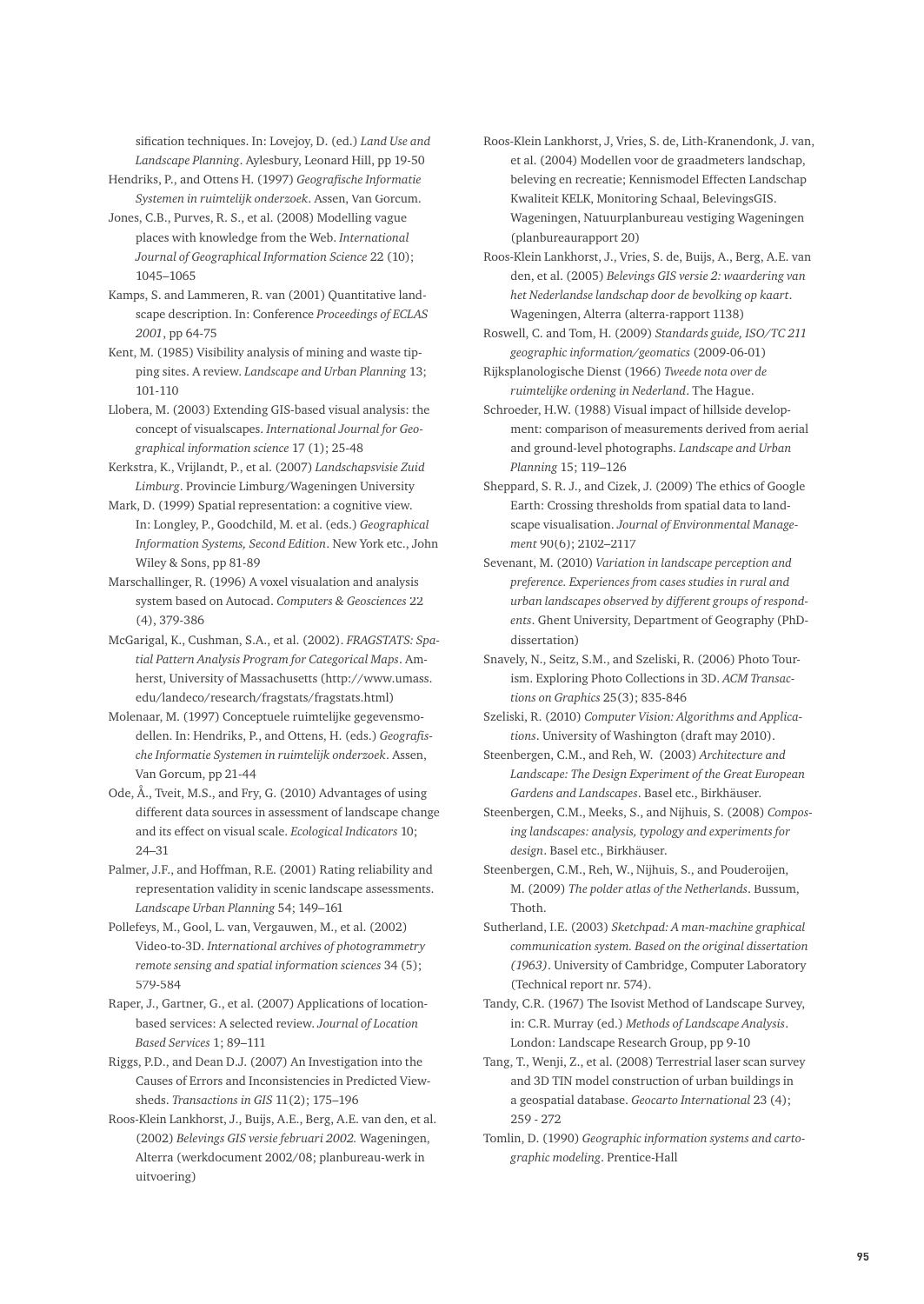Tomlinson, R.F. Calkins, H.W. and Marble, D.F. (1976) *Computer handling of geographical data*. UNESCO Natural Resources Research XIII, Paris

Tress, B., and Tress, G. (2003) Scenario visualization for participatory landscape planning. A study from Denmark. *Landscape and Urban Planning* 64; 161–178

Tucci, G., Algostino, F., Bucalossi, L., et al. (2010) Cultural heritage and sustainable valorization in the governorate of Tratous with reference to the Euromed IV project: the contribution of geomatics. In: Ioannides, M., Fellner, D. et al. (eds.) *Digital Heritage. Proceedings 3rd international conference, EuroMed 2010*. New York, etc., Springer, pp 399-408

Van den Berg, A. (2009) *Handboek Natuurbeleving en gezondheid*. Wageningen University (Course syllabus, October 2009)

Van Eetvelde, V. and Antrop, M. (2009) A stepwise multiscaled landscape typology and characterisation for trans-regional integration, applied on the federal state of Belgium. *Landscape and Urban Planning* 91: 160–170

Van der Ham, R.J.M., and Iding, J.A. (1971) *De landschapstypologie naar visuele kenmerken. Methodiek en gebruik*. Wageningen, Afdeling Landschapsarchitectuur, Landbouwuniversiteit Wageningen

Van der Ham, R.J.M., Schut, G.F.E., and Iding, J.A. (1970) Een voorstel voor een nieuwe landschapstypologie naar visuele kenmerken. *Stedebouw en Volkshuisvesting* 11; 421-438

Van Lammeren, R., Goossen, M., and Roncken, P. (2009) Sensing Landscape History with an Interactive Location Based Service. *Sensors* (9); 7217-7233

Van Lammeren, R., J. Houtkamp, J. et al. (2010) Affective appraisal of 3D land use visualization. In: *Computers, Environment and Urban Systems* 34; 465-475

Van Leeuwen, M., and Nieuwenhuis, M. (2010) Retrieval of forest structural parameters using LiDAR remote sensing. *European Journal of Forest Resource*

Wascher, D. (2005) *European Landscape Character Areas. Typologies, Cartography and Indicators for the Assessment of Sustainable Landscapes* (Alterra Report No. 1254)

Wassink, W.Th. (1999) *Beekdallandschappen. Een morfologisch onderzoek in de zandgebieden van Nederland.* Wageningen University (PhD-dissertation)

Weir, M.J.C. (1976) Landscape evaluation in Great Britain. A short review. *Mededelingen Werkgemeenschap Landschapsecologisch Onderzoek* 3; 15–20

Weitkamp, G. (2004) *Landschappelijke beleving geparametriseerd. Een methode voor het bepalen van vijf belevingsaspecten aan de hand van de top10vector*. Wageningen University (MSc thesis Geo-Information Science GRS 2004-28)

Weitkamp, G., Bregt, A., Lammeren, R. van, and Berg, A. van den (2007) Three sampling methods for visibility measures of landscape perception. In: Winter, S., Duckham, M. et al. (eds.) *COSIT 2007*. New York, etc., Springer-Verlag, pp 268-284

Weitkamp, G. (2010) *Capturing the View: A GIS based procedure to assess perceived landscape openness*. Wageningen University (PhD-dissertation)

Werkgroep Helmond (1974) *Landschapsonderzoek Helmond*. Wageningen, Afdeling Landschapsarchitectuur Hogeschool Wageningen.

Wherret, J.R. (2000) Creating Landscape Preference Models Using Internet Survey Techniques. *Landscape Research* 25 (1); 79-96

Xu, W., Zhu, Q., et al. (2010) Design and Implementation of 3D Model Database for General-Purpose 3D GIS. *Geospatial Information Science* 13 (3); 210-215

Yang, P.P., Putra, S.Y., and, Li, W. (2007) Viewsphere: a GISbased 3D visibility analysis for urban design evaluation. *Environment and Planning B: Planning and Design*

Zhou, G. (2010) Geo-Referencing of Video Flow From Small Low-Cost Civilian UAV IEEE. *Transactions on automation science and engineering* 7 (1); 156-166

Zube, E.H., Sell, J.L., and Taylor J.G. (1982) Landscape perception: research, application and theory. *Landscape planning* 9; 1-33